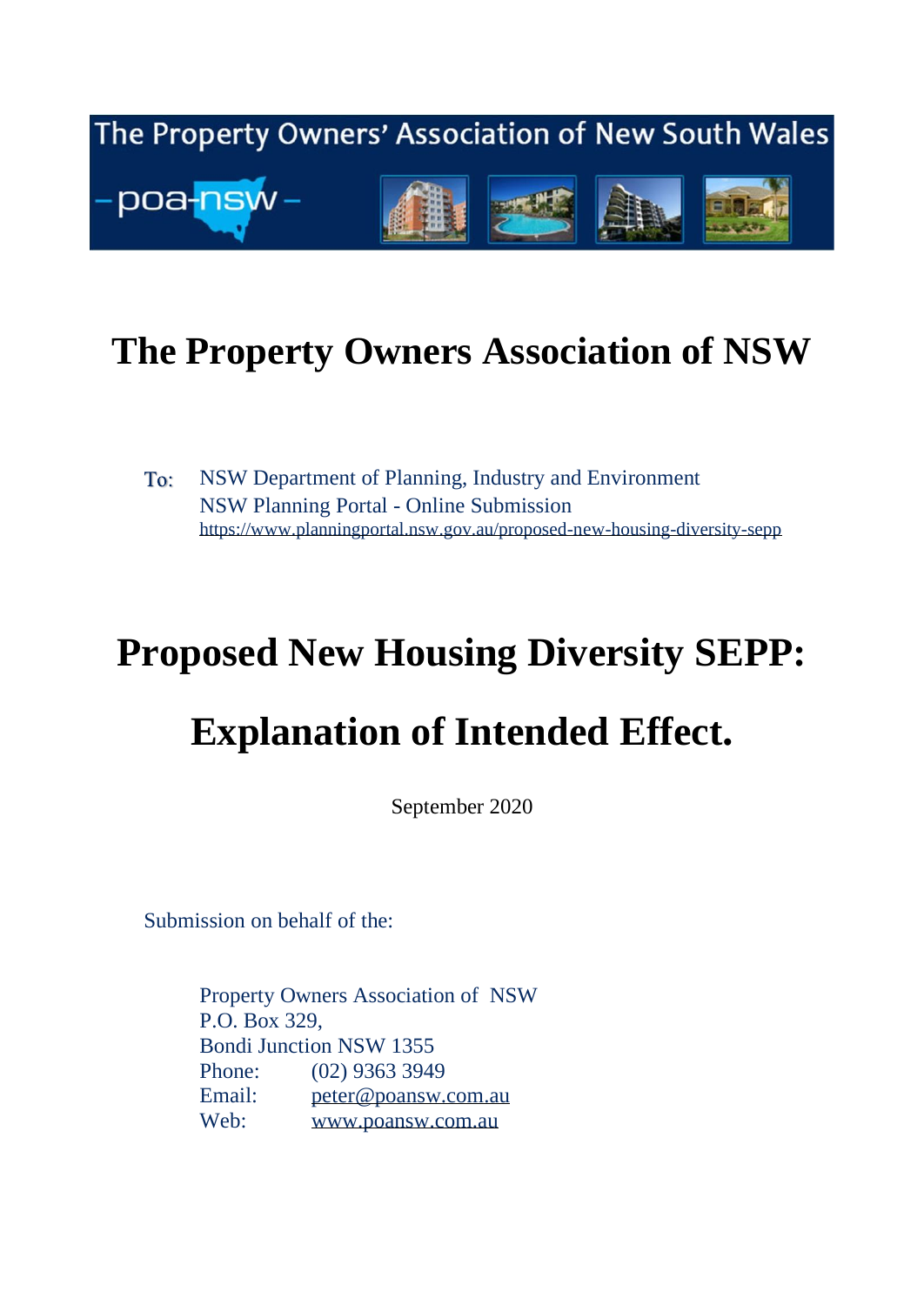

#### **DISCUSSION PAPER:**

Thank you for the opportunity to provide our feedback on the NSW Department of Planning, Industry and Environment Proposed New Housing Diversity SEPP: Explanation of Intended Effect, September 2020<sup>1</sup>

#### **BACKGROUND:**

The Property Owners Association of NSW Inc (POA NSW) is the peak body that has represented property owners in NSW since 1951. POA NSW relies on the feedback and support of our membership base, which is predominantly "mums and dads" investors who collectively account for some 96% <sup>2</sup> of all property owners in NSW.

<sup>1</sup> [https://www.planningportal.nsw.gov.au/proposed-new-housing-diversity-sepp.](https://www.planningportal.nsw.gov.au/proposed-new-housing-diversity-sepp) [https://shared-drupal-s3fs.s3-ap](https://shared-drupal-s3fs.s3-ap-southeast-2.amazonaws.com/mastertest/fapub_pdf/000/00/Housing+Diversity+SEPP+EIE+(1).pdf)[southeast-2.amazonaws.com/mastertest/fapub\\_pdf/000/00/Housing+Diversity+SEPP+EIE+\(1\).pdf.](https://shared-drupal-s3fs.s3-ap-southeast-2.amazonaws.com/mastertest/fapub_pdf/000/00/Housing+Diversity+SEPP+EIE+(1).pdf) [https://shared-drupal](https://shared-drupal-s3fs.s3-ap-southeast-2.amazonaws.com/master-test/fapub_pdf/000/00/Frequently+asked+questions+HDSEPP.pdf)[s3fs.s3-ap-southeast-2.amazonaws.com/master-test/fapub\\_pdf/000/00/Frequently+asked+questions+HDSEPP.pdf](https://shared-drupal-s3fs.s3-ap-southeast-2.amazonaws.com/master-test/fapub_pdf/000/00/Frequently+asked+questions+HDSEPP.pdf) . [https://shared-drupal-s3fs.s3-ap-southeast-2.amazonaws.com/master-](https://shared-drupal-s3fs.s3-ap-southeast-2.amazonaws.com/master-test/fapub_pdf/000/Report+to+the+Minister+from+the+Council+Boarding+House+Working+Group.pdf)

[test/fapub\\_pdf/000/Report+to+the+Minister+from+the+Council+Boarding+House+Working+Group.pdf](https://shared-drupal-s3fs.s3-ap-southeast-2.amazonaws.com/master-test/fapub_pdf/000/Report+to+the+Minister+from+the+Council+Boarding+House+Working+Group.pdf) . https://shareddrupal-s3fs.s3-ap-southeast-2.amazonaws.com/master-test/fapub\_pdf/000/Seniors+Housing+Investigation+Report+- +Greater+Sydney+Commission%2C+2019.PDF

<sup>2</sup> "*According the ATO there are just over 2 million property investors in Australia: Where 71% owned just one investment property; 19% owned two properties; 6% owned three properties; 2% owned four properties; 1% owned five properties; 1% owned six or more investment properties*". (Note this data does not include the even larger pool of homeowners in Australia) https://www.yourinvestmentpropertymag.com.au/news/how-many-propertys-do-investors-own-258529.aspx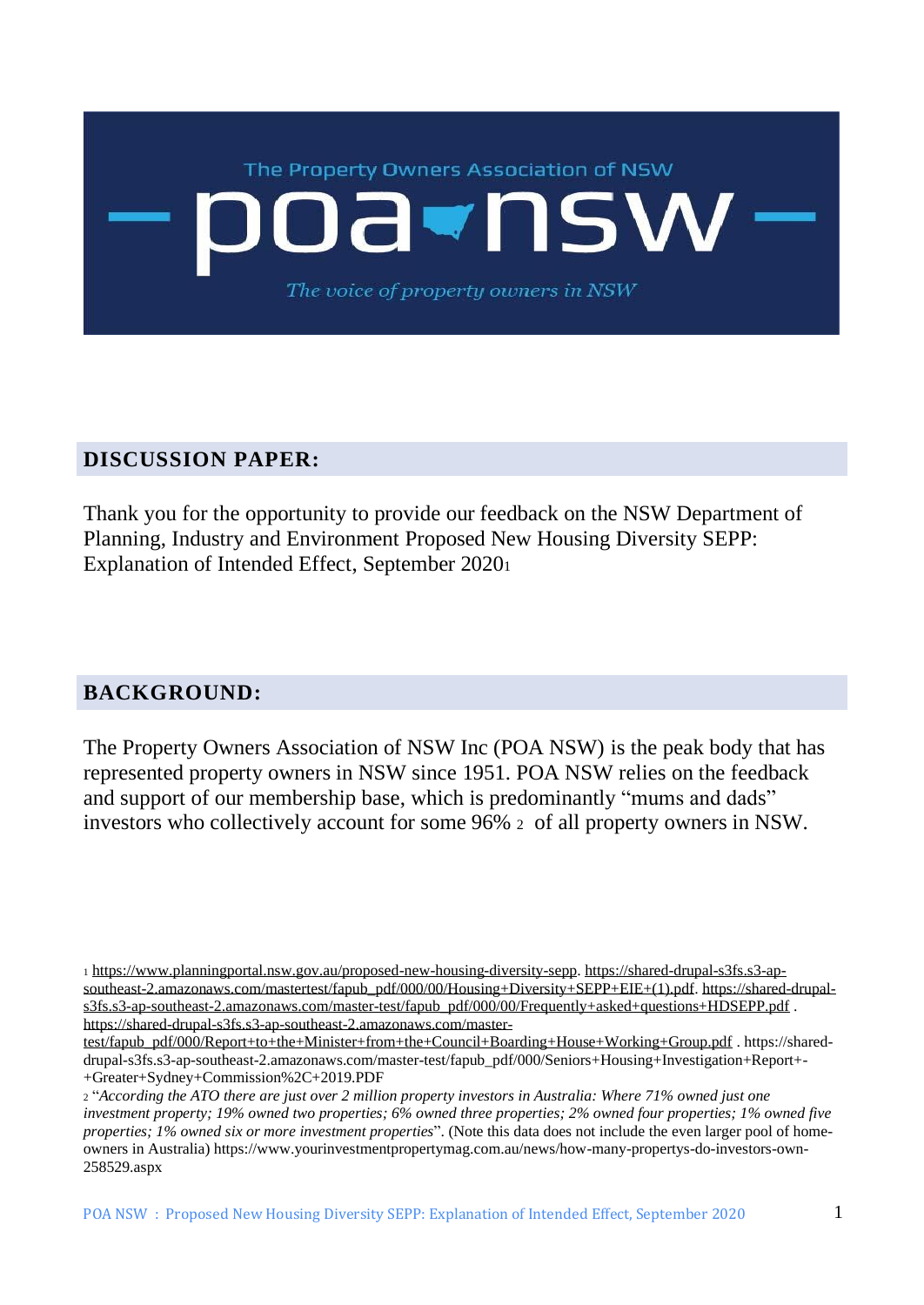#### **EXPLANATION OF INTENDED EFFECT.**

We appreciate this Explanation of Intended Effect (EIE) has been developed very quickly during a health and economic crisis, instead of a more comprehensive draft proposal that would contain greater details.

That given, we have attempted to predict implied meaning. We caution that this may have an unintended effect on the way our submission is in turn interpreted.

Further we believe it will be difficult to provide a proper assessment of any proposed SEPP until it's in draft form. Often the 'devil is in the detail', and this detail is required before a robust submission can be made.

#### **SUMMARY:**

We strongly endorse a regulatory system that encourages and supports micro suppliers to meet the ongoing changes in demand for housing in NSW.

We are concerned that the Proposed New Housing Diversity SEPP, while conceptually is a step in the right direction, is likely to fail to encourage market supply to deliver 'riskier' diverse housing options.

This submission will focus on some of the main concerns raised by our 'mums and dads' property investors:

#### **STATED PROPOSED DIVERSITY SEPP OBJECTIVES.**

We endorse the proposal to support a greater diversity of housing supply. A lack of diverse housing options has an adverse effect on consumers who don't fall into the rigid housing supply options available.

The proposed Diversity SEPP 'headline' suggests it intends to ameliorate this regulatory constraint. Given this, we endorse many of the objectives stated in the EIE. In particular..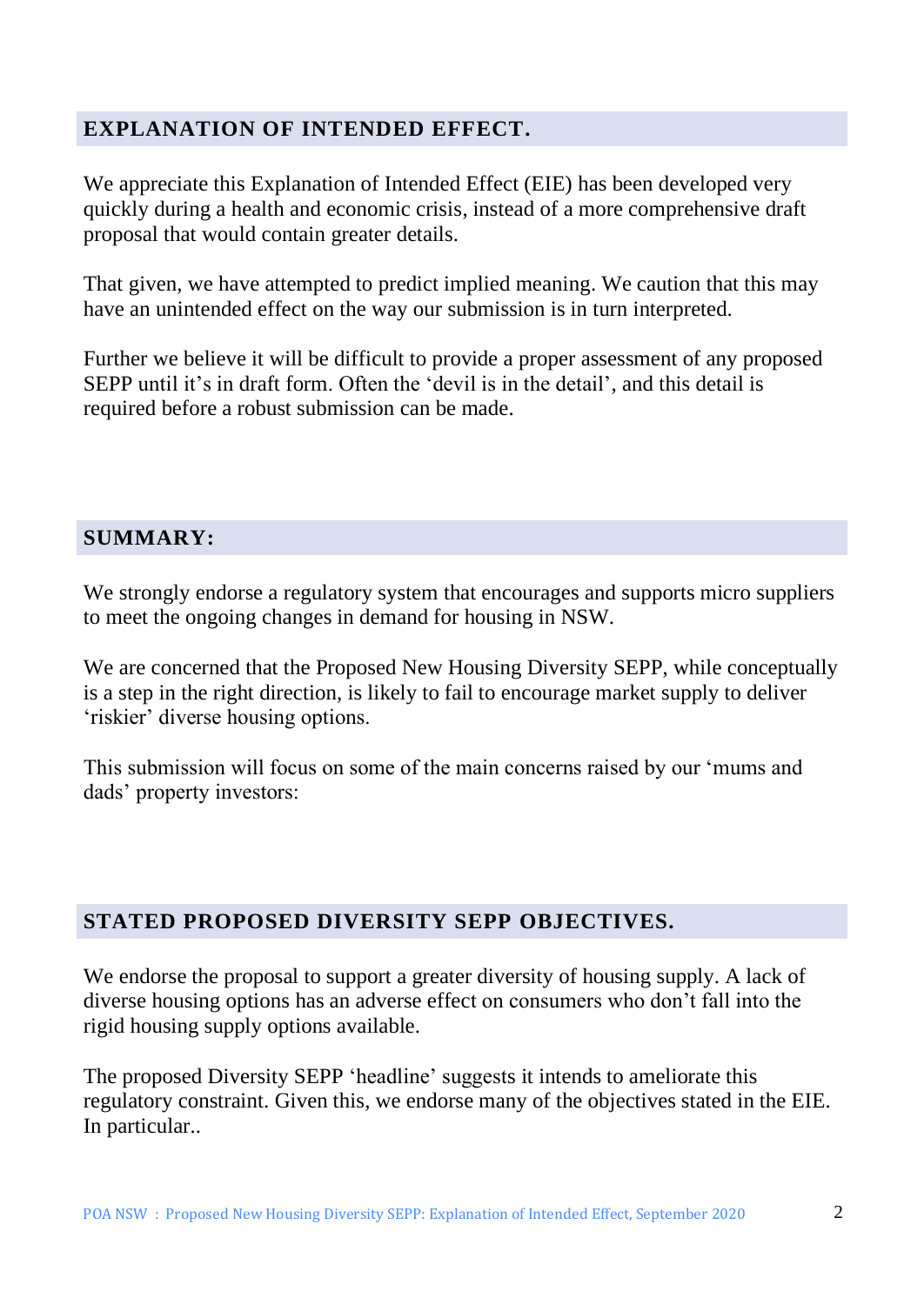Create Jobs *.... assist the State's economic recovery following COVID-19... EIE pg9*

Adds Diversity *... facilitates the delivery of housing that meets the needs of the State's growing population... EIE pg9*

Adds Viscosity *... in a format capable of being expanded and amended as future needs may require...EIE pg9*

Provide Certainty *... SEPP that will provide greater clarity and certainty for the residential development sector... (bold added).EIE pg9*

Encourage affordable supply*... Housing affordability is another major issue across NSW, but particularly in the Sydney metropolitan area... EIE Pg3*

Provide Incentives to improve viability of supply *... the Government is proposing to incentivise the delivery of build-to-rent (BTR) housing through the NSW planning system. EIE pg 7.*

If these policy objectives can be delivered broadly to a wide range of housing suppliers, we predict that the market will move to deliver more jobs, more diverse housing options, and better affordability.

But we remain concerned that these stated objectives are not consistent with the proposed policy initiatives, and the likely outcome from Diversity SEPP as presented will be inferior economic and supply outcomes.

Areas of concern include:

#### **1. PART 3: NON - PARETO OPTIMAL IMPACT.**

We are extremely concerned about the proposed amendments to Part 3 of the ARHSEPP....

*The proposed SEPP will ... allow a council to levy monetary contributions to offset the loss of dwellings that were low-rental at any time within the 5 years preceding the lodgement of the development application.* EIE Pg 17.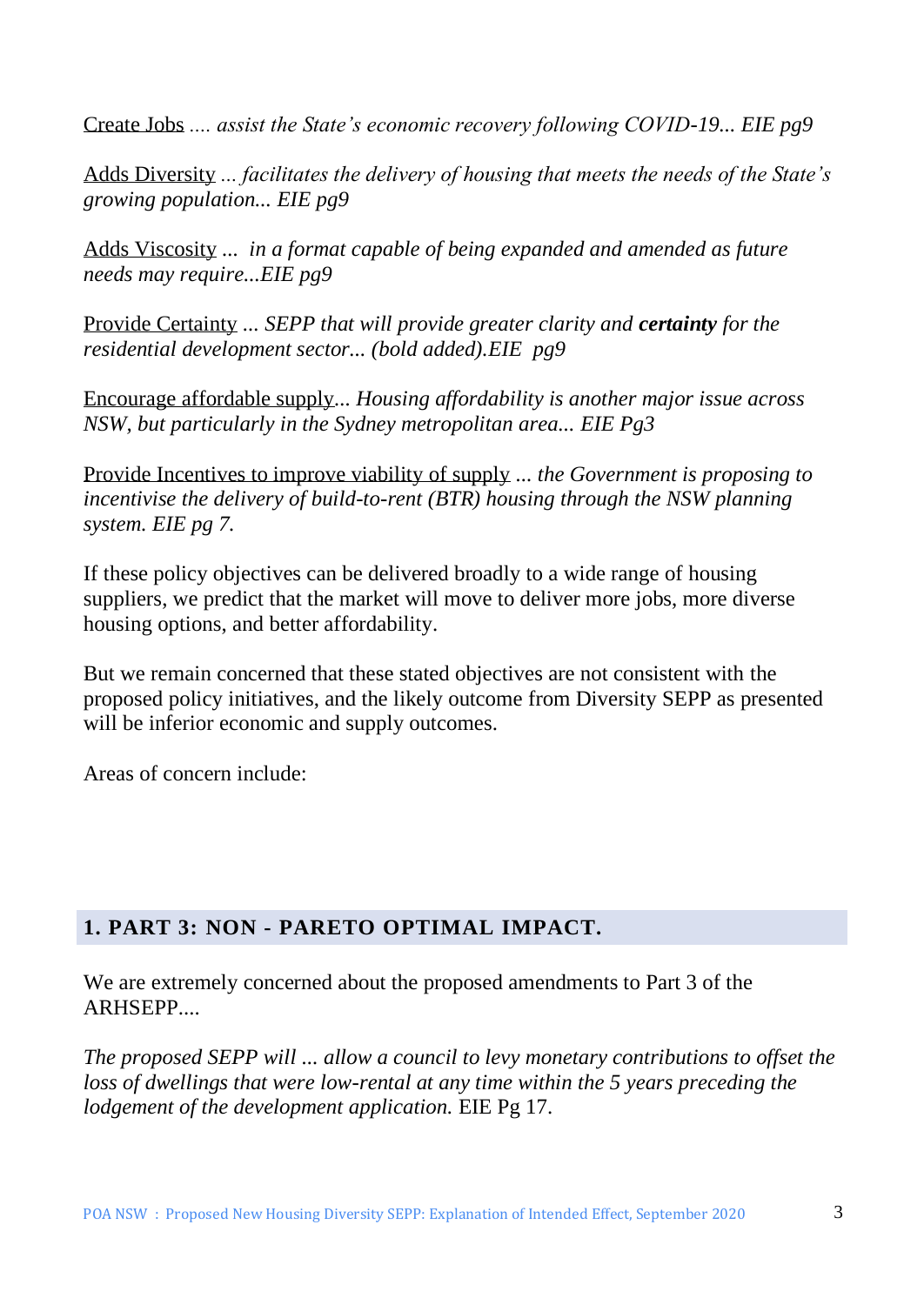Our interpretation of this is that going forward any rental property, at any stage, in the 5 years prior to a development application whose rental slips below the comparable median rent will be liable to a monetary levy as a condition of consent.

Obviously, we have already received a number of alarmed calls from suppliers who are concerned about being caught out by this proposal and they are currently reviewing their rental agreements so as to ensure that their rents do not lie below the median rents.

But what is even more disturbing about the feedback is the incredibly complex knockon effect this policy will have. Basically, the market will have to add 'risk premium' to cover the cost of regulatory change, which is ultimately born by the consumer.

Let's examine the effect imposing a penalty on low rental suppliers will have on various segments of the market, in particular low rental supply:

#### **Bottom Quartile Rentals**

For those housing suppliers that sit well below the median rate, they will have to discount the anticipated 'low rental retention levy' and pass that cost onto the consumer in the form of higher rents, or as research data<sup>126</sup> shows, lower levels of maintenance so poorer quality housing will prevail in that quartile. Further investment in this sector will be discouraged, reducing overall supply. The combination of these forces will lead to relatively higher rents.

#### **Middle Quartile Rentals**

But what about those suppliers who are very close to their median comparable rental? This is very complex, and it will revolve around an instable equilibrium vortex that will keep pushing median rents higher.

Firstly, we expect suppliers will adjust their rates so as to ensure they do not fall below the median. But the median is a variable position, so median rents will naturally move in line with overall rentals over time (eg: if rents broadly go up, the median will rise, and vice versa). Suppliers will be forced to anticipate these future movements in median rents by the market. (Note they will be mindful that their competitors will be driven by the same incentive.)

<sup>126</sup> https://www.brookings.edu/research/what-does-economic-evidence-tell-us-about-the-effects-of-rent-control/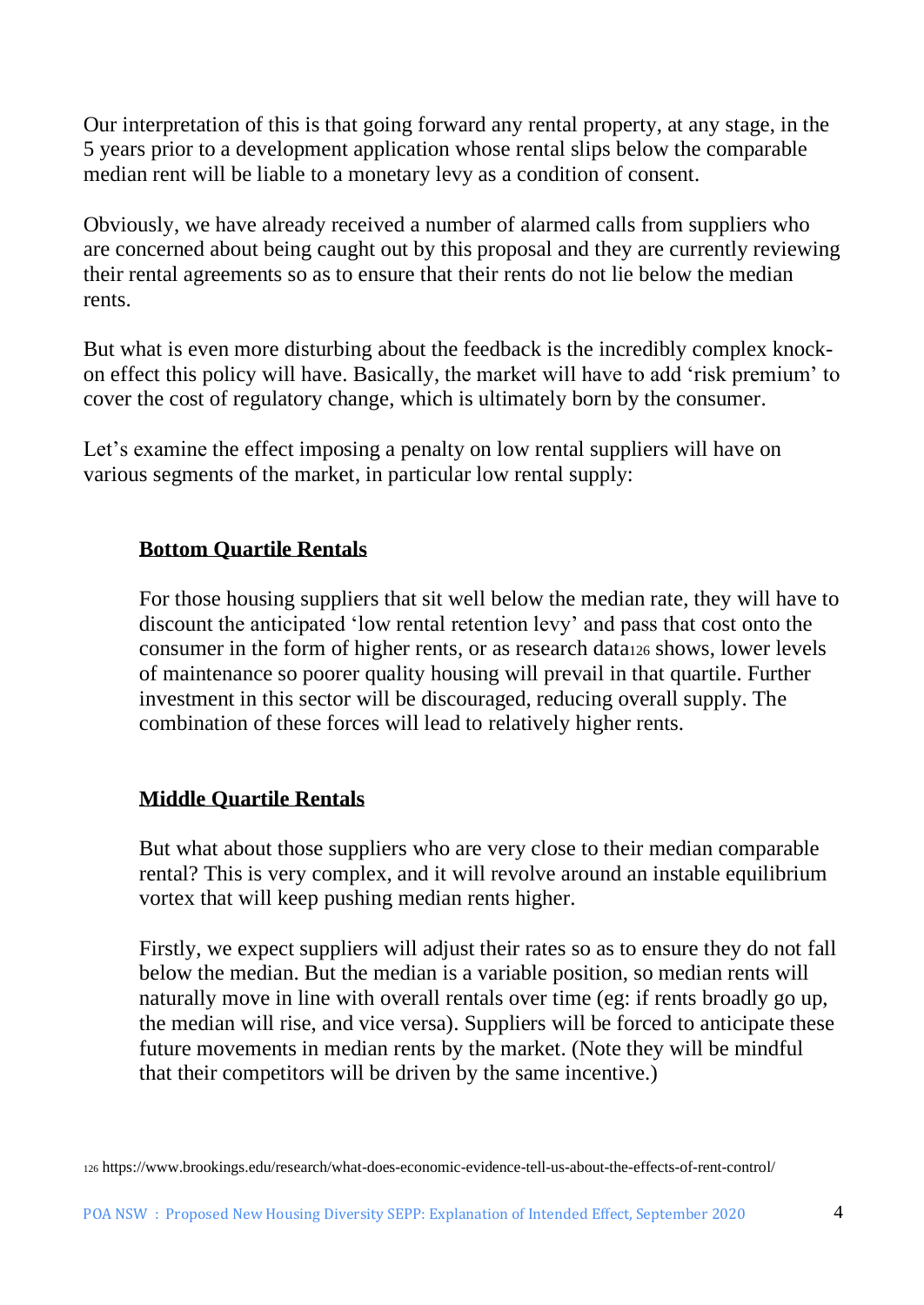This puts property owners in a very difficult position, which is made more complex because of the regulatory impact of the RTA which restricts rental increases. So, property owners will not have the flexibility to adjust rents as the median moves, they'll all have to anticipate future changes and add an additional risk premium to the median.

It's not just higher rents that will prevail, but higher supply costs and an overall reduction in supply will as well. This is because we envisage the market will move away from 'risker' longer term tenure to shorter tenures. This will lead to greater turnover costs and reduced supply (supply is lost between turnovers).

#### **Top Quartile Rentals**

Relatively, we would expect a shift in housing investment to properties that would fall safely in the top quartile of rents.

#### **Discounted Rents:**

Another excellent point raised by one long term property investor is the impact such a low rental retention levy will have on suppliers that generously provide 'discounted rents', whether it be for long term secure tenures or to help out a tenant in difficulty. For example, in the current covid crisis, many tenants have been given significant rental discounts. Those suppliers will be harshly penalized for such Samaritan acts if they slip below the median and seek a development application within the next 5 years.

Alternatively, say a property is due redevelopment or reoccupation. Currently it would be offered at a negotiated discounted rate, to compensate the fact that it will be subject to major works. These properties would all have to be withdrawn from the supply pool to avoid being caught out at below median rents.

#### **Uncertainty effect**

While another more vexing issue for all property owners will be whether council's decision to approve a development application will be jeopardized by the 'loss of a low rental property'. This is an unknown, and we will require further analysis, but the bottom line is that this additional regulatory uncertainty will lead to sub optimal resource use and pricing, which stifles supply and pushes up rents.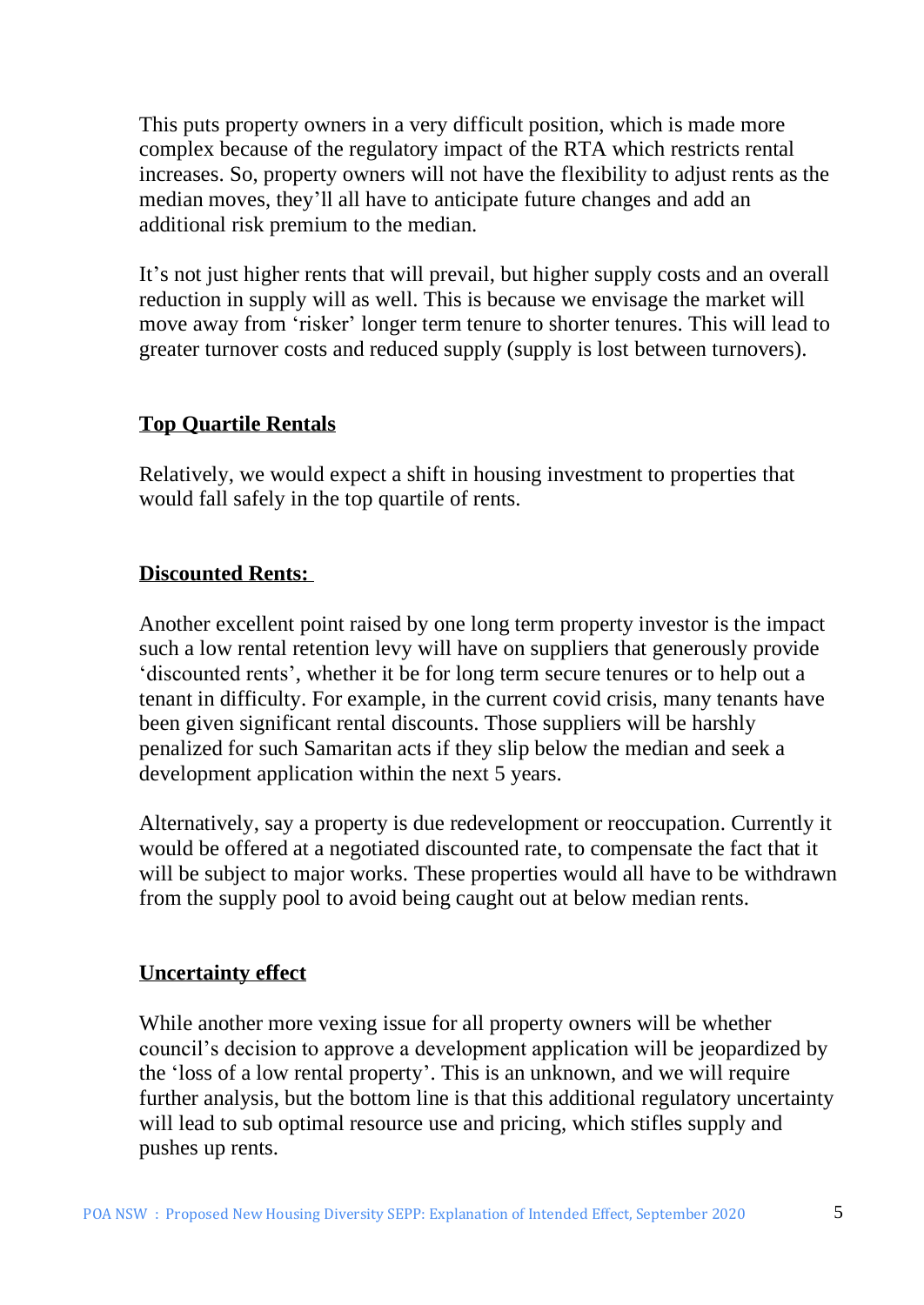#### **ONUS OF PROOF**

We have identified some significant logistical issues with *" .. the onus for providing evidence that a building not contain a low-rental dwelling at the relevant time rests with the applicant.." pg 17.*

We envisage, for this to operate effectively, every property owner will be required to maintain 5 year rolling records of rentals. Note this will include homeowners as well, as they'll have to be able to prove they lived in that site for the whole 5 years and did not rent or sublet below the median comparable rent at any stage.

Firstly, this is a significant 'red tape' impost on millions of NSW residential property owners. It will lead to millions of hours of lost productivity every year, to verify, record, and store at a standard that can be relied upon as 'evidence'.

Secondly, what will happen in the 5 years preceding the start of an 'onus of proof' imposition? It would be unreasonable to retrospectively require 5 years of proof when record keeping requirements have not been flagged. Will a moratorium apply for the first 5 years until record keeping can catch up? Or will the inability of the property owner to adequately provide 5 years evidence automatically trigger low rental status?

Further what will prevail if a person wants to buy an existing home. They may like to upgrade it within 5 years of purchase. How will they prove if it's not been a low rental property in the years prior to purchase? What if vendor can't or won't provide evidence? Should the vendor be legally required to provide verified rental evidence? Would this be required in the sale contract? If not, how will that uncertainty affect its market price?

#### **OVERVIEW**

We have been inundated with further mind-boggling examples of unintended impacts such a policy will have on rental supply, just too many to list here.

Overall the impact of imposing penalties on low rental supply will be to increase rents (cost and risk premiums) and increase operating costs (shorter tenure cycles and associated turnover costs). Further it will discourage investment in properties that would sit near the median rent and well below the median rent. Also, it will discourage maintenance of properties that sit well below the median rent. Investment in these sectors will also diminish, leading to further supply loss and thereby increases in rents, which sets off the vicious cycle for those rentals near the new higher median rent.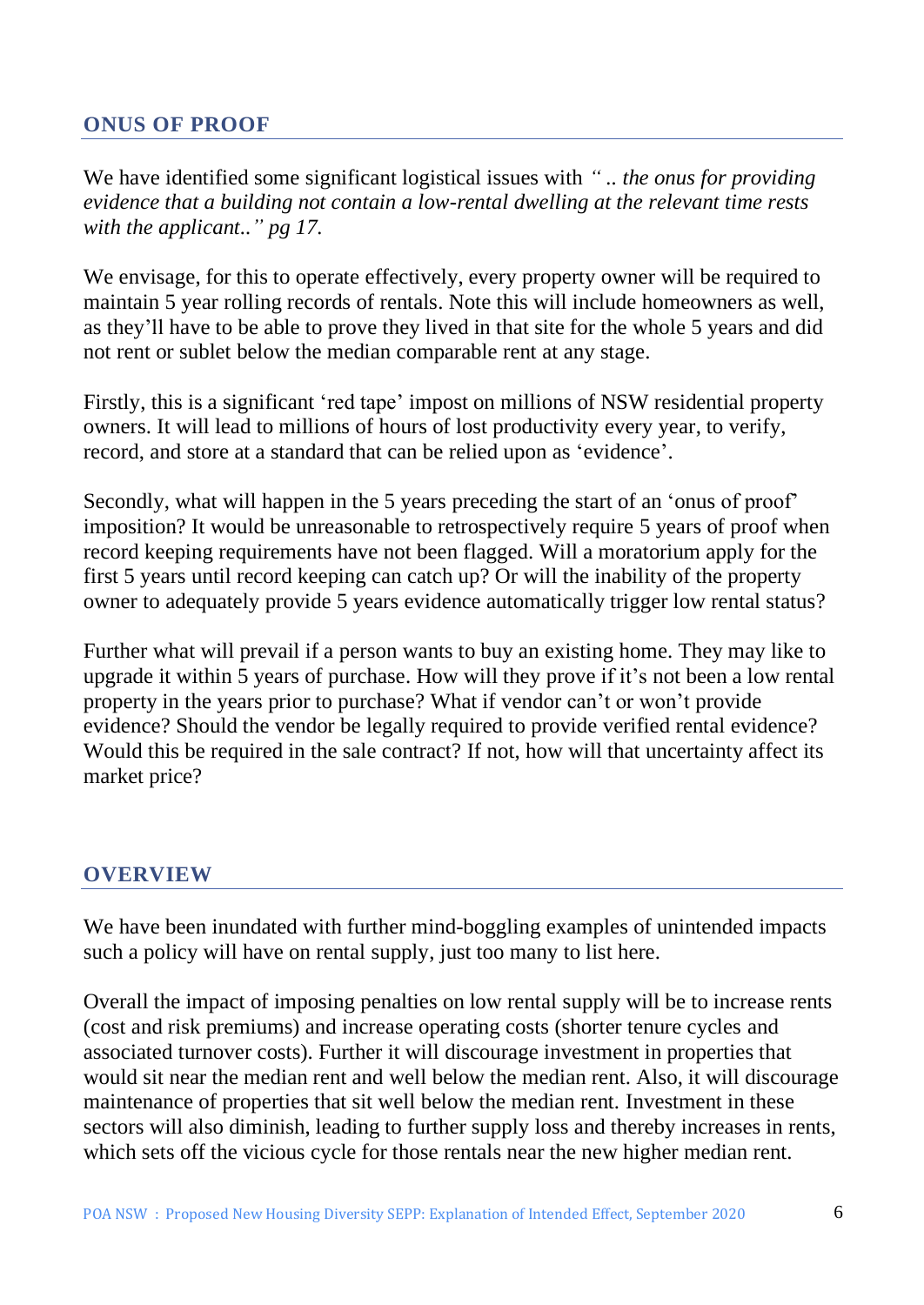The bottom line is that this policy will lead to non pareto optimal outcomes for all, with higher rents, higher operating costs and less supply of low and median rentals.

#### **RECOMMENDATIONS:**

#### **PROPOSED LOW RENTAL RETENTION LEVY.**

- 1. As outlined above, the Part 3 proposed low rental retention levy will act as a punitive penalty on low rental supply, and it should be abolished. Further we suggest the NSW Planning Minister, (and/or the Premier for greater reassurance) should publicly revoke this proposal to ease suppliers concerns and remove this uncertainty risk that already hangs over the market. This should be done as soon as possible.
- 2. In the event this policy proposal is not abolished, we suggest a broad and sound economic analysis of these proposed Part 3 changes is commissioned. This indepth study should be undertaken by a highly regarded academic team from a reputable institution. It should; review previous comparable national/international studies, identify & quantify the direct and indirect economic impacts of these changes on the various stakeholders, (especially renters seeking affordable accommodation) over the short, medium and long terms. This study should be; peer reviewed, made publicly available and included in any further public consultation on this matter.

#### **2. DIVERSITY AND AFFORDABILITY:**

*'The proposed introduction of an affordability requirement for boarding house development as set out above in this EIE would mean that this type of housing is no longer facilitated by the planning system*". page 11 of the EIE

The proposed substantial pull back of; development concessions, incentives and a loss of certainty (with loss of 'can not refuse' provisions by council) and imposition of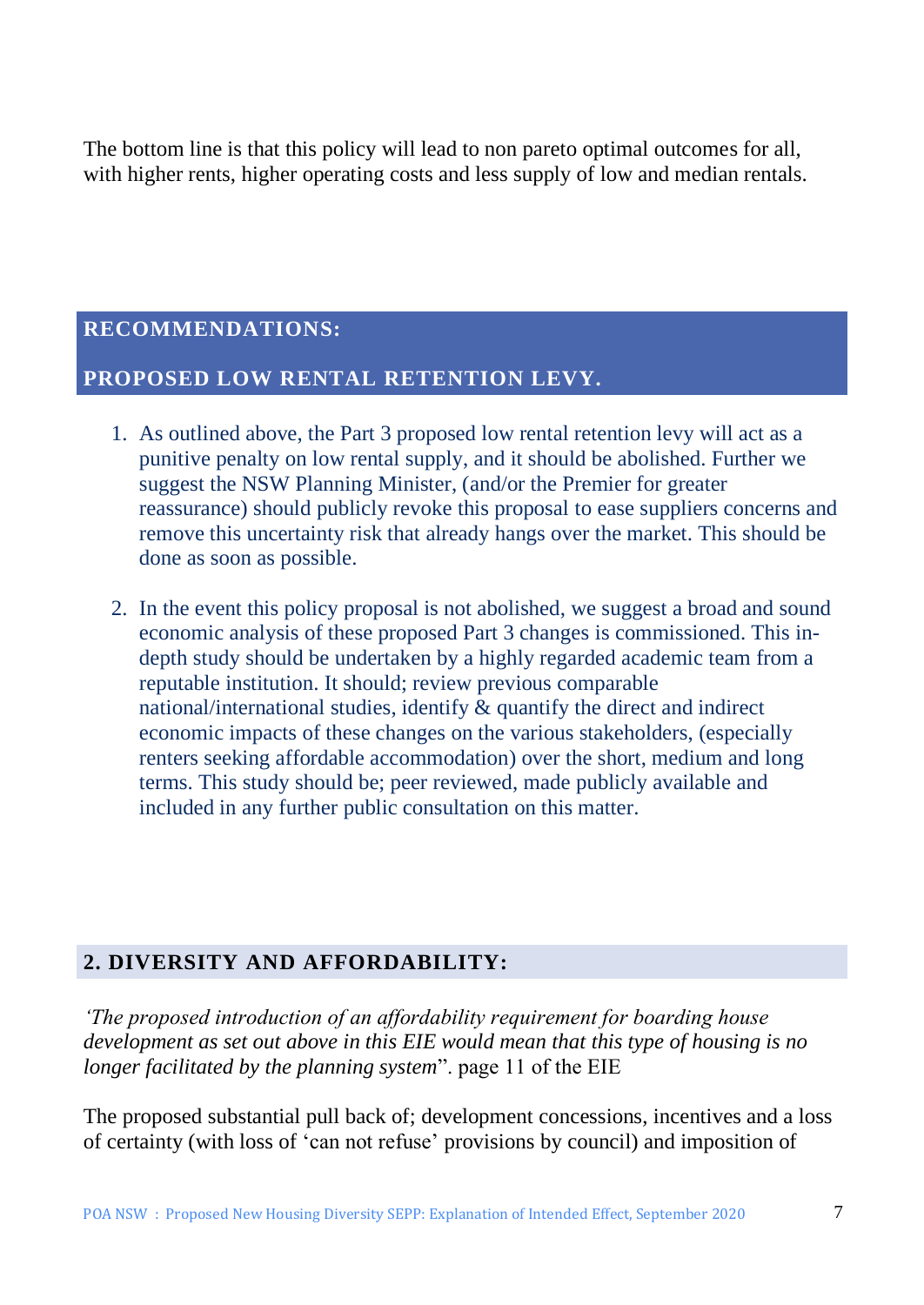mandatory community housing provider management will trigger a collapse in new diverse housing construction in NSW. The greatest impact will be in the proposed Co-Living and Boarding House developments segment<sub>127</sub>.

#### **PUBLIC V SOCIAL V MARKET HOUSING.**

Each of the suppliers and managers of housing (Public Housing, Social Housing and Market Suppliers) have an important role to play in providing alternative and diverse housing options. The competitive tensions that interplay between these different suppliers drives each of them to excel at their relative strengths and to moderate their respective weaknesses128.

Market suppliers have a very important role to play in this mix. They can deliver diverse and affordable housing efficiently, with relatively small amounts of upfront or ongoing taxpayer assistance.

Further some 96%<sup>129</sup> of property investors are small housing suppliers. These microsuppliers are often highly invested and motivated small businesses who will deliver if presented with viable options. The regulatory framework should encourage and facilitate these micro suppliers to realise niche supply opportunities.

This is not the case with Social housing suppliers, their cost structures often exceed market suppliers who can deliver more at less cost. We predict these social housing models will be an ongoing heavy burden on the public purse and are only justifiable in a targeted way to address specific crisis and/or care housing needs. We believe these pressures will bear out in the longer term, especially when the 'silent killer" depreciation and amortisation takes hold of buildings, and the cash flow impact of major refurbishments is required.

Further, a preliminary review of NCAT 2018-2019 Consumer and Commercial Division workload and performance results<sup>130</sup>, indicates a large number of NCAT Social Housing applications relative to its size. This NCAT (and other sources of) data

<sup>130</sup> Table 4 Pg 35. https://www.parliament.nsw.gov.au/tp/files/76848/NCAT%20Annual%20Report.pdf

<sup>127</sup> We would require further analysis and data to establish the impact on the Student accommodation market, its outcome will be in the hands of the various councils that control developments near educational institutions.

<sup>128</sup> We will outline other counterproductive forces, such as the corrosive impact of illegal suppliers later. <sup>129</sup> "*According the ATO there are just over 2 million property investors in Australia: Where 71% owned just one investment property; 19% owned two properties; 6% owned three properties; 2% owned four properties; 1% owned five properties; 1% owned six or more investment properties*". (Note this data does not include the even larger pool of homeowners in Australia) https://www.yourinvestmentpropertymag.com.au/news/how-many-propertys-do-investors-own-258529.aspx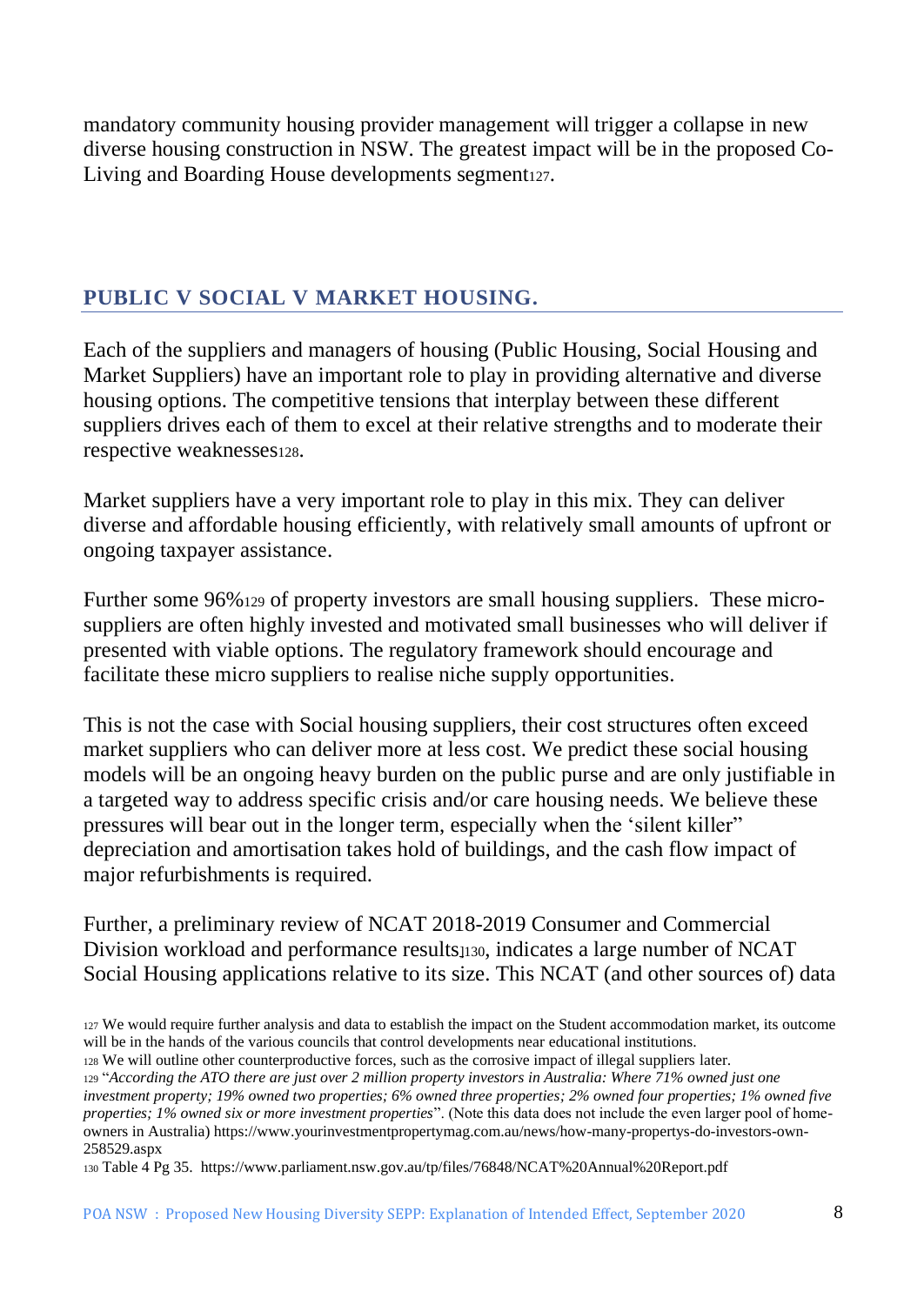should be analysed and a report produced to rate the performance of the Community Housing Provider sector.

A model weighted towards market supply to address more general affordability and diversity needs is a pareto optimal use of tax-payer funds.

## **AFFORDABILITY MANDATE**

We believe that the proposed mandating of Community Housing Provider management in new Boarding Houses is a step in the wrong direction. This will discourage new investment and limit the diversity and viscosity of a wider range housing suppliers.

For example, there are over 2 million Australian workers in casual employment 131 or workers whose place of work changes regularly, so they need a flexible 'easy in easy out' form of housing that is affordable and generally available in diverse geographic locations, especially near amenities and transport nodes so that they can access labour markets.

*I'm a nurse, so I'm a shift worker. They get us on contracts, 3 months here, 6 months there. Flick a coin, I could be at Westmead or POW next month. I can't get stuck with the hassles of a lease. I don't want to. Plus, I can't deal with flatmates dramas, I'm in Theatre most days. It just doesn't work for me. It's got to be affordable, clean & quiet and all set up and ready to go.*

This is a very large and important sector of housing demand, and these essential workers play a critical role in the economy. Micro market suppliers are suitably placed to cater for this segment of the market, if the planning system is able to deliver certainty and viability.

### **PAGE 14: THE GOVERNMENT IS SEEKING FEEDBACK..**

The EIE on page 14 poses the following alternative to mandatory Community Housing Providers.

<sup>131</sup> More than two million Australians are employed casually. Women account for just over half of all casuals and 40% of casuals are aged 15-24 years, compared with 14% of other employees. https://www.australianunions.org.au/casual\_workers\_factsheet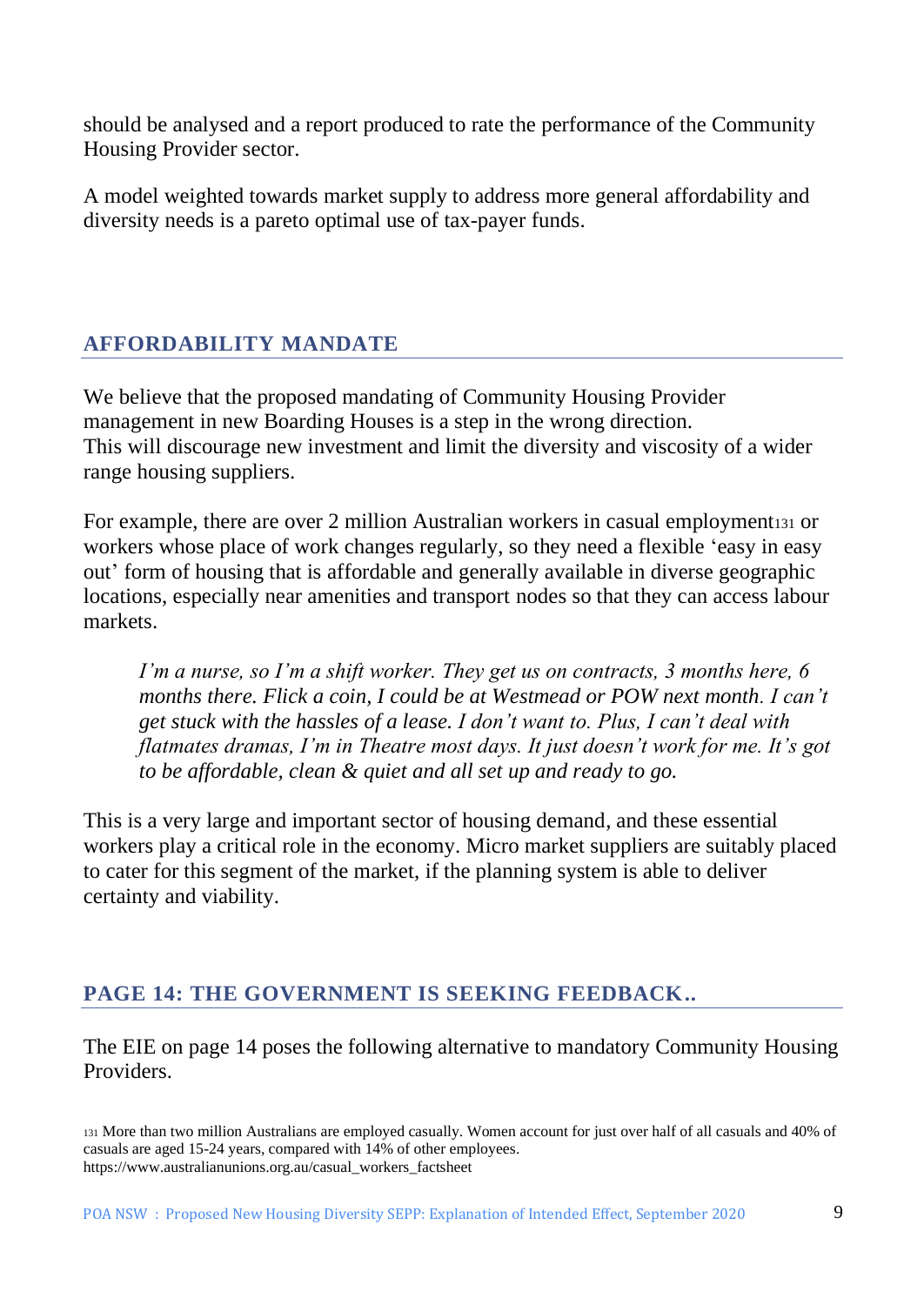"*The Government is seeking feedback on whether it would be more appropriate to require rooms in new boarding houses to be rented at affordable rates for a minimum of 10 years, after which they could revert to market rates". Pg14*

This model is superior to mandatory community housing management and will deliver better affordable housing supply, but it assumes that the 10 year affordability proviso can still enable viability of market supply. This becomes a complex prediction of discounting loss of yield for ten years and then trying to guesstimate property values in 10 years time. This uncertainty will invariably have to be priced, and adds a premium for the inevitable uncertainty*.* 

A better model is using incentives to encourage markets to provide ongoing diverse and affordable housing supply. It would include incentives paid to all suppliers who meet housing targets, such as affordability and/or tenure conditions (whether it be long term tenure for families, or flexible access to transient workers). A 'carrot', rather than a 'stick' that could be tweaked as demand needs evolve so as to facilitate supplies response.

#### **RECOMMENDATIONS:**

#### **INCENTIVES AND DEVELOPMENT CONCESSIONS.**

A long term stable system of incentives and planning concessions are required to provide greater certainty and improve the viability of market supply in housing segments that are wanting. Some examples of policies include:

- 1. Development concessions:
	- i. Such as those currently available in the AHRSEPP. These could be reviewed and refined so as to mitigate unacceptable outcomes as has been done in the past.
	- ii. Reinstatement of reasonable 'must not refuse' provisions to provide certainty and clarity for micro suppliers who don't have the resources to undertake complex council development assessments.
	- iii. 0.2 Parking concession to be reinstated for sites in higher density zones and next to high quality transport nodes. Car ownership is extremely low in affordable housing, and new modes such as car-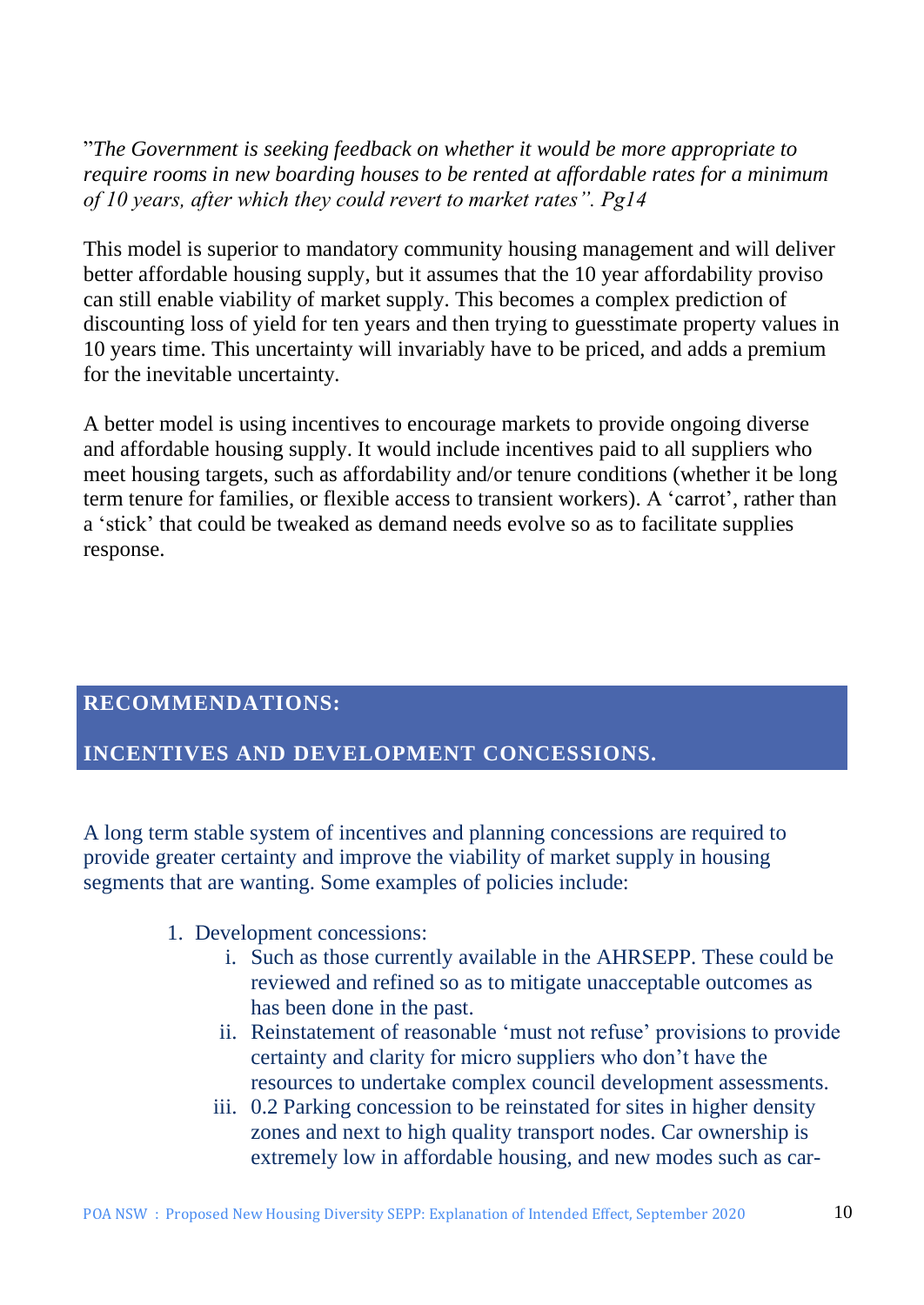sharing and ridesharing will further reduce individual car ownership overtime.

- iv. Bulky developments in low density zones could be mitigated with similar measures as the 12 room maximum, instead of removing the R2 zone mandate.
- 2. Incentives tied to affordable rentals.
	- i. Introduce targeted rolling land tax concession incentive agreements with market suppliers. Studies could be undertaken to establish the levels that will be required to achieve viability of supply, then the market will move to address these weak spots. Fixed rental targets that reflect comparable median rentals could be set and then averaged or indexed during agreement periods and suppliers must meet targets before incentives are provided. The NSW Department of Communities and Justice have produced various examples of such targets, eg Table of Rents for the Boarding House Financial Assistance Program- New supply132, which counterbalances local viability constraints with affordability targets.
	- ii. Council rate reductions could be offered in LGA where there are specific needs; or segments with specific challenges such as insurance or essential services maintenance costs in Boarding Houses could be targeted for additional support.
- 3. These incentive and concession programs could be tweaked as market needs shift, but they need to remain fundamentally stable over the long term as housing investment is long term and 'lumpy', and tends to lag the market and needs time to gain momentum.
- 4. The current 'one size fits all' tenancy laws forces suppliers to offer standard products, deterring supply of diverse tenure options to consumers, which causes market failure. Laws and regulations need to trade-off suppliers risks, tenure and pricing so as to encourage diverse options, whether it be for long term secure tenure or alternatively flexible easy access housing.
- 5. Suppliers should be encouraged and enabled to offer flexible terms that suit resident's needs, and any rigidities imposed should have degrees of flexibility to permit a greater range of diverse supply. For example:

<sup>132</sup> [https://www.facs.nsw.gov.au/download?file=374943.](https://www.facs.nsw.gov.au/download?file=374943) See Appendix A for a copy of TABLE OF RENTS FOR THE BOARDING HOUSE FINANCIAL ASSISTANCE PROGRAM - 2019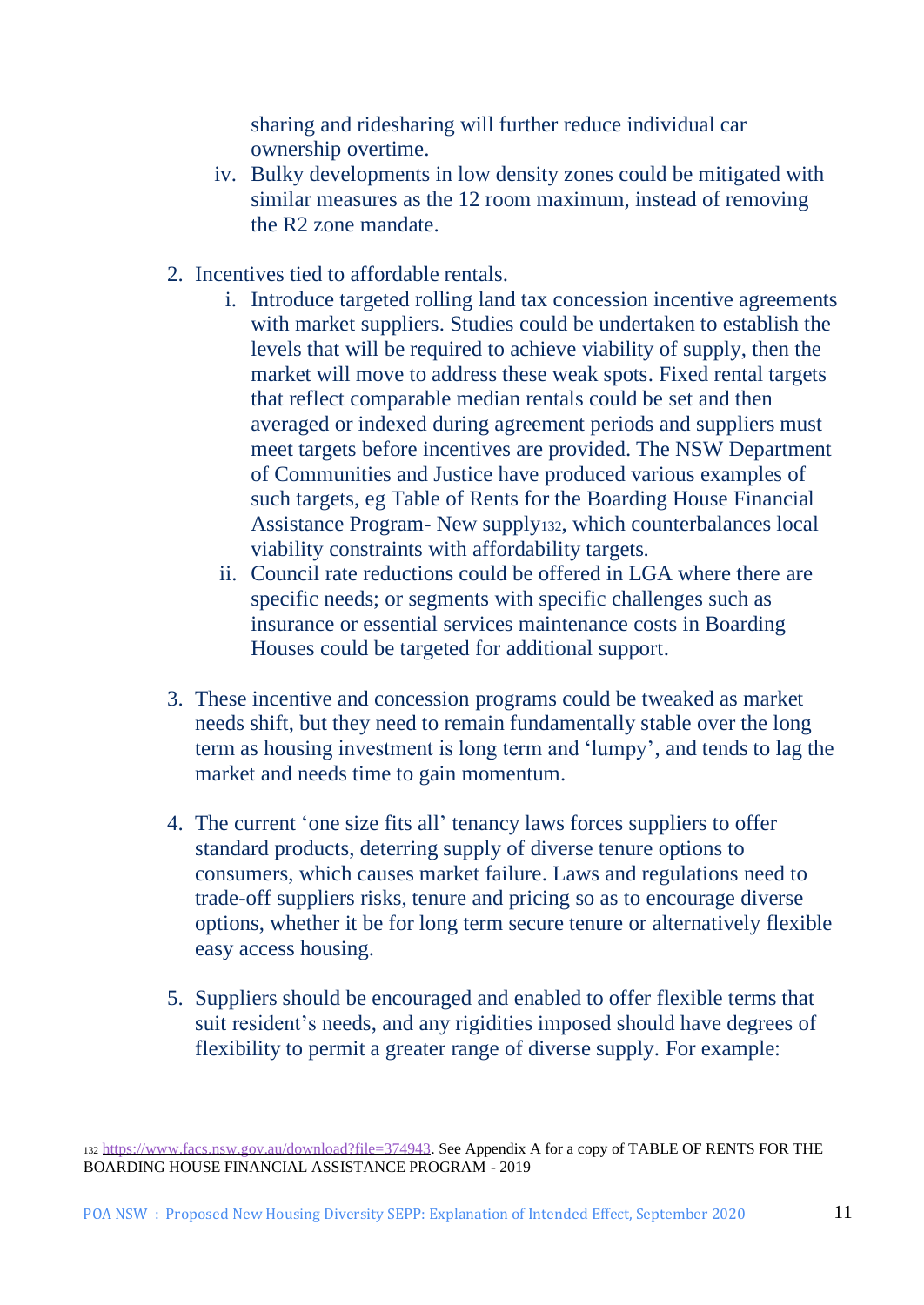- i. The minimum 3 months tenure, should be amended to enable viscosity, for example 75% occupancies must meet a 3 month minimum, so as to cater for the plethora of diverse affordable demand situations efficiently. Some examples:
	- 1. There should be scope for an open ended 18 week stay that is subject to employment contract renewal in the 9th week, without punitive impact on the supplier, otherwise they won't offer it and unless a low paid essential worker can easily find viable housing, they won't accept the employment contract. This then has ramifications on the employers capacity to deliver their supply.
	- 2. There are a large and growing number of essential low paid workers that live regionally but work a few days a week in metro areas. Say one party needs accommodation mid-week, while another on the weekend. Rolling team-ups should be enabled, given all parties are agreeable. Thereby regional workers will have affordable, flexible but also stable source of housing supply.
- ii. These are just two of many examples of demand needs that are not smoothly catered for because of unnecessary rigidities in planning and occupancy laws that prevent compliant affordable<sup>133</sup> supply from easily catering for niche demand needs. So this everchanging demand must turn to illegal suppliers. This then corrodes compliant supply. Regulations must enable and encourage compliant suppliers to efficiently cater for these demand needs. In the long run this will prevent ongoing frictions in housing markets, as market supply will constantly move to meet everchanging demand.
- 6. Imposition of mandatory community housing provider management will substantially reduce the diversity, efficiency, and viscosity of affordable supply vis-a-vis market managed suppliers that can respond to everchanging micro demand needs. Further, as acknowledged in the EIE134, such 'stick' approaches will inevitably lead to a withdrawal of existing and new market supply. This will have a corrosive impact on affordably options for consumers and especially essential low paid workers that are the cornerstone of the NSW's metropolitan economy.

<sup>133</sup> There are multiple existing sources of 'unaffordable' supply, such as hotels and motels, but they are too costly for a essential workers on low pay rates.

<sup>134</sup> *'The proposed introduction of an affordability requirement for boarding house development as set out above in this EIE would mean that this type of housing is no longer facilitated by the planning system*". page 11 of the EIE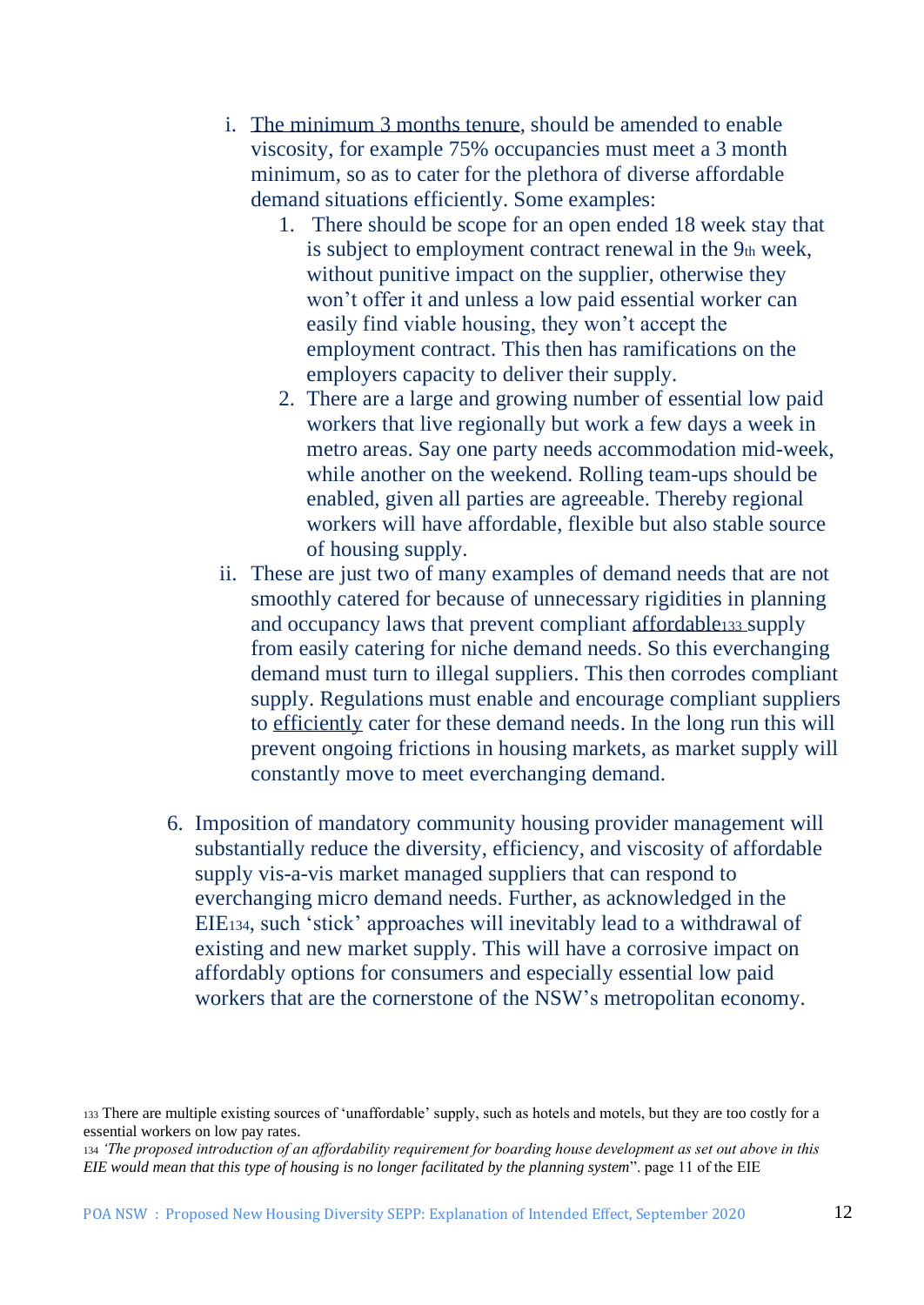7. Social and Public housing resources should be targeted towards complex housing demand needs that market suppliers even with low levels of incentives cannot viably supply, (eg crisis accommodation, or members of society with 'special needs that require special care services') so that public funds are effectively utilised.

#### **3.BUILD TO RENT**

We support the proposed introduction of land tax incentives to encourage long term tenure. It is a step in the right direction to encourage market supply.

But we remain concerned about the societal impacts of large high density housing and large single property ownership models.

Large high density projects will put significant pressure on local infrastructure and amenities and have the potential to turn into ghettos. While single ownership will encourage oligopoly suppliers who could abuse market power. Further it encourages a less egalitarian land ownership structure in NSW which is a step in the wrong direction. These are not ideal societal outcomes.<sup>135</sup>

<sup>135</sup> The great strength of housing supply in NSW is the large percentage of housing supply owned by micro suppliers. Some 96%<sup>135</sup> of suppliers own less than 3 properties, and only 1% own more than six properties. These micro-suppliers are often 'mums and dads' investors, who are highly motivated and committed.

This ownership structure is an important feature of the housing market. It is a market where there are a large number of sellers. In very basic simple theoretical economic terms this housing market is most akin to a perfect competition market.

*Perfect Competition: There are a large number of buyers and sellers in a perfectly competitive market. The sellers are small firms, instead of large corporations capable of controlling prices through supply adjustments ..... ..... Perfect competition is a benchmark, or "ideal type," to which real-life market structures can be compared..... ..... [Perfect competition is theoretically the opposite](https://www.investopedia.com/ask/answers/040915/what-difference-between-monopolistic-market-and-perfect-competition.asp) of [a monopoly,](https://www.investopedia.com/terms/m/monopoly.asp) in which only a single firm supplies a good or service and that firm can charge whatever price it wants since consumers have no alternatives and it is difficult for would-be competitors to enter the marketplace.<sup>135</sup>*

Given mobility constraints that prevail in established areas, especially in Sydney, large scale operators (ie more akin to an oligopoly or monopoly) could easily corner supply ownership in the various geographic segments. Armed with significant market power, they can use greater leverage to realise short term supply opportunities, but in the long run this will deliver an inferior pareto optimal supply structure. This will inevitably produce inferior societal outcomes, especially for the middle and lower classes in NSW, if property ownership becomes highly concentrated.

Instead the regulatory framework should encourage and facilitate micro suppliers to realise these normal short term supply opportunities, despite their lack of market power, so as to encourage a continuation of property ownership by widest possible range of people.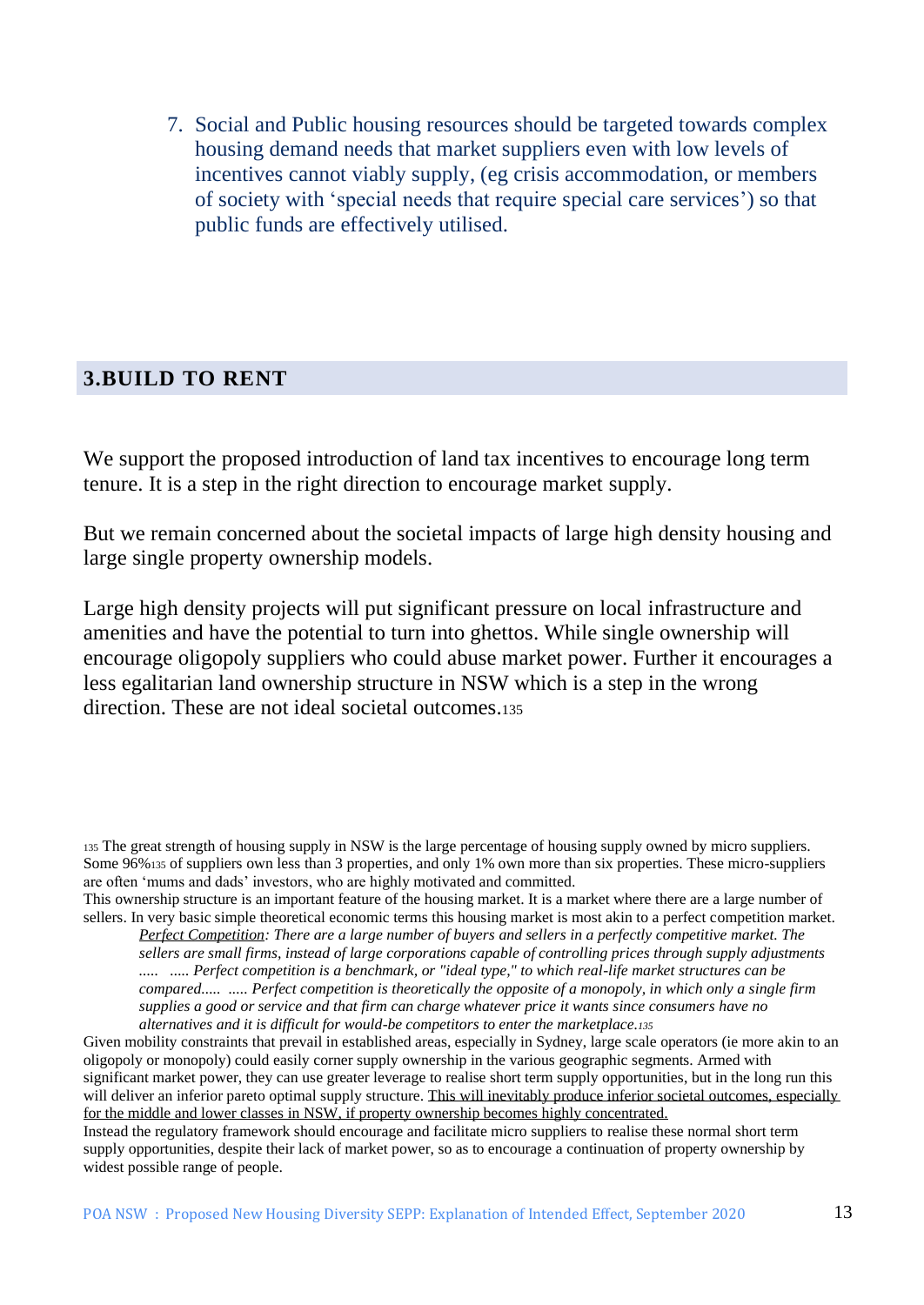#### **RECOMMENDATIONS:**

#### **BUILD TO RENT**

- 1. Broaden Build to Rent development concessions and tax incentives so they are available to all suppliers who provide housing that meet essential targets such as long term tenure, affordability, and/or provides flexible easy access:
	- a. This will encourage smaller 'mums and dads' developments in a wider range of areas to address ongoing changes in demand.
	- b. Less high density developments will have a milder impact on infrastructure, amenities and communities.
	- c. Areas with high levels of amenities do not require additional 'in-house' amenities. Further in-house amenities lead to barriers and segregation within broader communities. This is anti-social, and not conducive of a cohesive integrated society.
	- d. More construction jobs can be generated from a greater number of projects.
	- e. Greater diversity and competition will prevail with a larger number of smaller suppliers instead of a few large and powerful suppliers.
- 2. Regarding the feedback request on page 9: "*the appropriate mechanisms that could be incorporated into the SEPP to manage the transition from BTR housing to a strata-subdivided apartment development"*.
	- a. We understood BTR in other jurisdictions was predominantly a long term and ongoing rental model. A 15 year limit seems to curtail this stated objective.
	- b. Also subdividing the building will compromise that sites capacity to remain in a '*format capable of being expanded and adapted as future needs arise*'(EIE)
	- c. Further governments should be cautious they don't inadvertently incentivise developers to hold sites so as to avoid GST and then sell individually after building warranties expire. This may have a perverse impact on building standards and BTR motivation.
	- d. On balance, ongoing rental should be encouraged with ongoing incentives, beyond 15 years, but at 15 years the option should be made available for strata division if appropriate targets are met, to incentivise BTR development.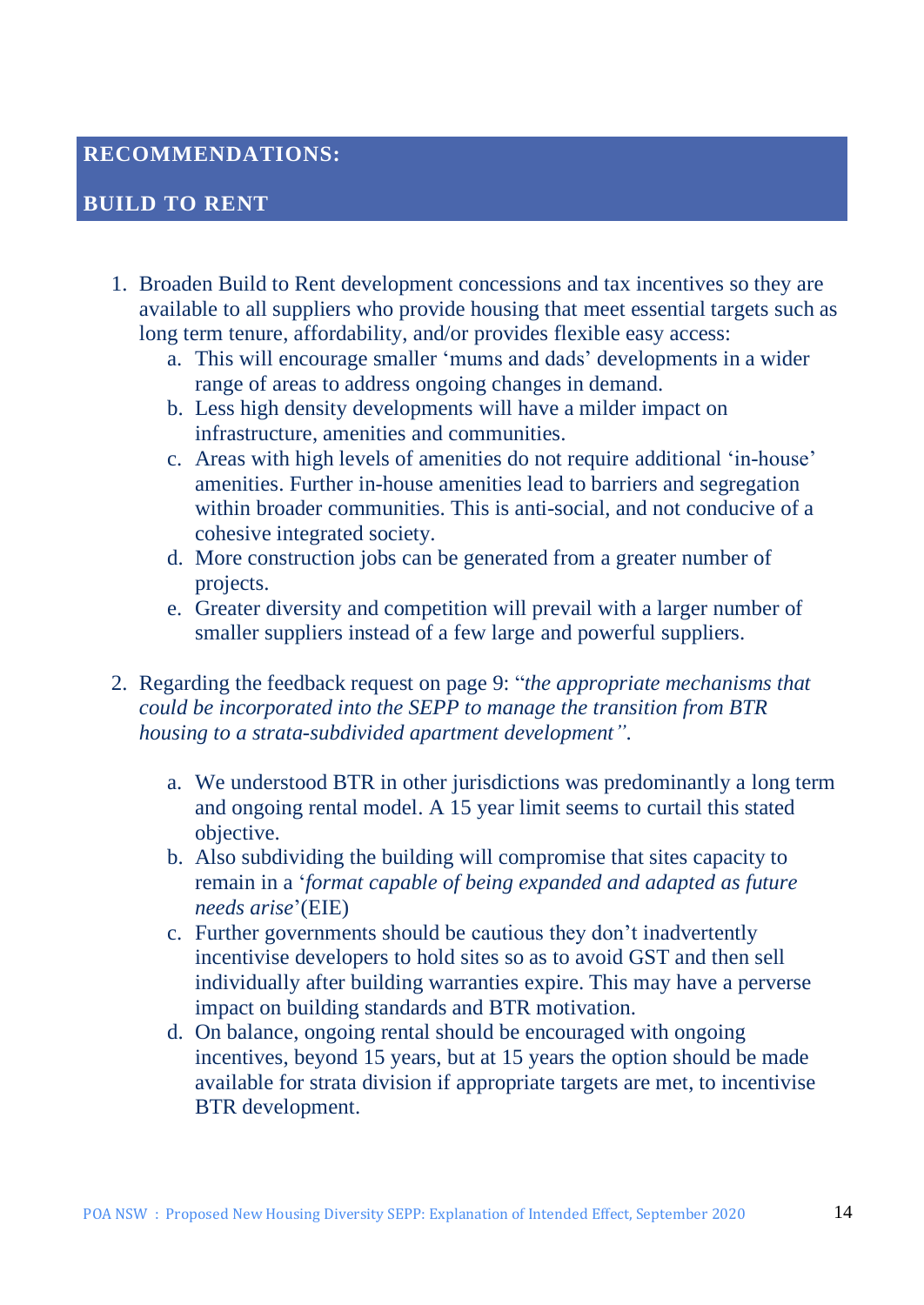3. A 0.5 parking concession should only be granted if BTR are located very close to significant transport nodes that enable easy access to amenities and labour markets. Otherwise social problems will prevail in those sites disconnected from amenities and the labour market.

### **RECOMMENDATIONS:**

#### **CO-LIVING.**

- 1. The proposed definition of Co-living should be broadened so that smaller than 10 bedroom Co-living developments can be constructed. We suggest the minimum number should be closer to 6 dwellings. We understand that most states in Australia that permit similar structures, set minimums in the range of 5 to 7 dwellings. As noted in our BTR recommendations, this will encourage smaller scale developments in a wider range of areas and be accessible to micro suppliers.
- 2. Legislation that covers non exclusive use agreements should be adapted to cater for the unique nature of share accommodation's non-exclusive use that will prevail in Co-Living premises. For example, residents need to respect other residents, use communal facilities in a responsible manner, and keep them clean and tidy.
- 3. Incentives, such as BTR land tax concessions should be made available to Coliving sites that meet housing supply targets like affordable housing and or easy access flexible tenure, to support supply of housing for essential workers often on contracts who need to live near work(eg shift workers at hospitals) or transport nodes.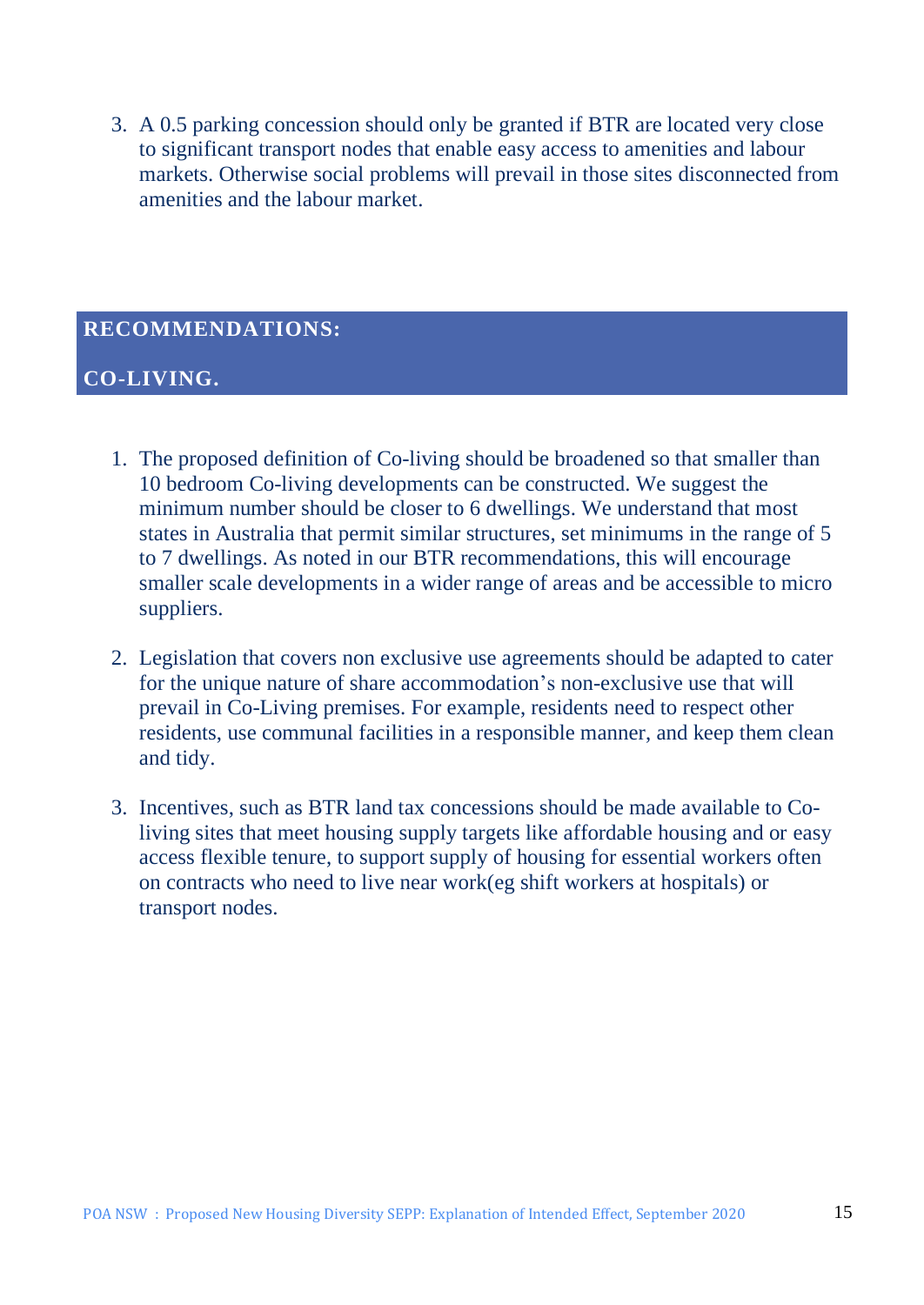#### **4.EXISTING BOARDING HOUSES IN NSW:**

Existing Boarding Houses have been playing a vital role in supplying easy in alternative accommodation with flexible tenure in established areas at affordable rates since English settlement in NSW. Most suppliers are small family businesses that have provided stable homes for residents for decades.

The following provides some key data on boarding houses:

*In total, Census data and Boarding House registration results provide that there are around 16196 residents<sup>136</sup> living in NSW boarding houses. This amounts to about 0.214% of NSW's population of 7.544 million people.*

*There were 1109 registered General Boarding Houses in NSW on 10 January 2020137. 17 of these were Assisted Boarding Houses that cater for "persons with additional needs'.*

*The majority of registered boarding houses contain 5-12 residents, with the average size estimated at 10138.*

*The City of Sydney, Inner West, Randwick, Newcastle and then Waverley contain the majority of NSW boarding houses.* 

*In 2017, 616<sup>139</sup> boarding houses (about 60%) complied with Revenue NSW criteria for low cost accommodation supply.* 

*Affordable registered boarding houses operate with very little government assistance. In fact, in 2013 it is estimated the land tax concession amounted to just \$2.67<sup>140</sup> per* 

<sup>137</sup>[https://www.parliament.nsw.gov.au/tp/files/77910/Report%20on%20the%20Statutory%20Review%20of%20the%20B](https://www.parliament.nsw.gov.au/tp/files/77910/Report%20on%20the%20Statutory%20Review%20of%20the%20Boarding%20Houses%20Act%202012.pdf) [oarding%20Houses%20Act%202012.pdf](https://www.parliament.nsw.gov.au/tp/files/77910/Report%20on%20the%20Statutory%20Review%20of%20the%20Boarding%20Houses%20Act%202012.pdf) pg 13

<sup>136</sup> Pg 9 & 10 Martin C. Boarding Houses in NSW: growth, change and implications for equitable density. Chris Martin. UNSW City Futures Research Centre. July 2019 for Shelter NSW

<sup>138</sup> Pg 9 & 10 Martin C. Boarding Houses in NSW: growth, change and implications for equitable density. Chris Martin. UNSW City Futures Research Centre. July 2019 for Shelter NSW

<sup>139</sup> Parliament of NSW. Parliamentary Questions #8378 BOARDING HOUSE LAND TAX EXEMPTIONS, Greenwich, Alex to the Minister for Finance, Services and Property. Question asked on 17 May 2018 (session 56-1) and printed in [Questions & Answers Paper No. 183](https://www.parliament.nsw.gov.au/la/papers/Documents/2018/17-may-2018-questions-and-answers/183-QandA-P.pdf) Answer received on 21 June 2018 and printed in [Questions & Answers Paper No.](https://www.parliament.nsw.gov.au/la/papers/Documents/2018/21-june-2018-questions-and-answers/192-QandA-P.pdf)  [192](https://www.parliament.nsw.gov.au/la/papers/Documents/2018/21-june-2018-questions-and-answers/192-QandA-P.pdf) <https://www.parliament.nsw.gov.au/la/papers/pages/qanda-tracking-details.aspx?pk=239231>

<sup>140</sup> Being 720 boarding houses with an average of 10 dwellings per building and the value of the exemption being \$7m in the 2013 calendar year. Based on Table: Appendix 9.10: Office of State Revenue data BOARDING HOUSES ACT 2012 EVALUATION REPORT 1, 2014. Final Report. Dr. Gabrielle Drake, Dr. Hazel Blunden, Kathy Newton, and Esterina Lentini. 29 September, 2014. University of Western Sydney,.and as estimated in: Martin C. Boarding Houses in NSW: growth, change and implications for equitable density. Chris Martin. UNSW City Futures Research Centre. July 2019 for Shelter NSW.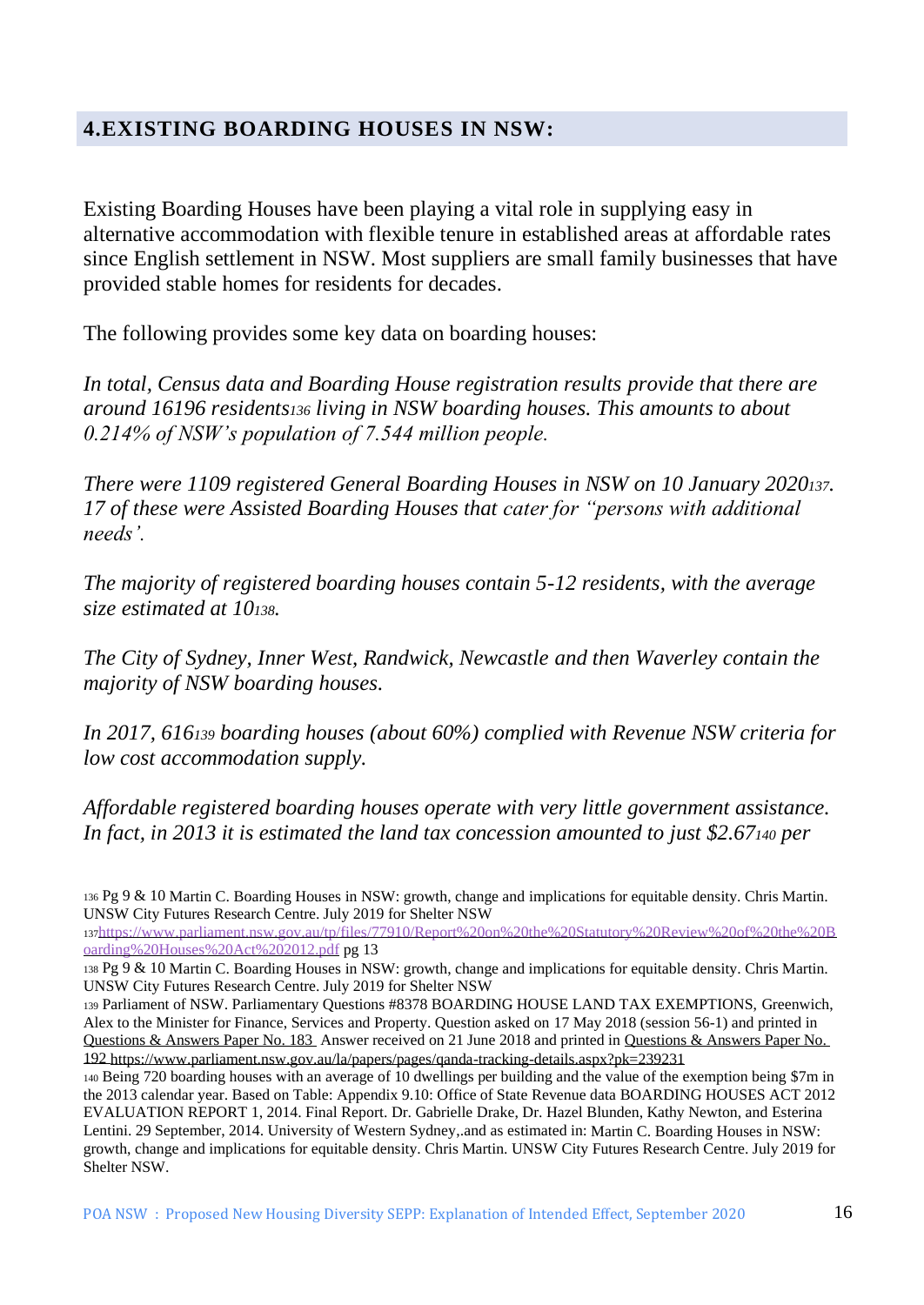*dwelling per day (note tariffs in boarding houses generally include all bills and furnishings). This is quite considerably less than Social or Public housing suppliers.*

*In a recent 5 year study of Boarding Houses, residents of registered general boarding houses were found to experience above average levels of satisfaction with their well being based on seven indicators (5.42-7.58 out of 10) and above average scores ranging from 5.83 to 7.74 out of 10 for overall satisfaction with their boarding house accommodation141.*

*There are a considerable number of unregistered boarding houses. Some are small boarding houses (ie under 5 occupants) that are not required to register, but are still required to meet council conditions.*

*There are a very large number of Boarding Houses that operate illegally. They are not registered by NSW Fair Trading, and they are likely to be operating without appropriate council and fire/safety approvals. Their number is unknown and difficult to establish as they seek to remain undetected, but some estimates have put it at 25% <sup>142</sup>or even100% of the number of registered boarding houses. Residents in such illegal houses face significant health and safety risks and illegal suppliers undermine compliant supply and tarnish the industries reputation.*

In terms of 'fit for purpose', Boarding houses, (especially those existing 616 micro suppliers that meet the Revenue NSW low cost supply criteria), play a crucial role in providing a diverse range of easy access furnished accommodation in a wide range of locations at low cost affordable rates with very little tax payer assistance. Further, residents in these houses experience above to high levels of satisfaction. These long established compliant suppliers are clearly 'fit for purpose'. (The same can not be said for the large number of illegal operators that fly under the radar and need to be brought into line.)

A number of compliant suppliers have expressed concerns about the proposed change in the SI definition of boarding houses, ie the mandatory requirement of Community Housing Provider management. They are concerned such a move will impact existing long established suppliers.

Any adverse changes to the SEPP should not apply retrospectively, as it would have adverse impacts on their viability and thereby the preferred housing mode for the bulk of the 16000 residents of existing boarding houses in NSW.

<sup>141</sup>EVALUATION OF THE BOARDING HOUSES ACT 2012 –FINAL REPORT. DRAKE. 2018

[https://www.newtowncentre.org/uploads/5/1/5/0/51502997/evaluation-of-the-boarding-houses-act-2012-report-4-and](https://www.newtowncentre.org/uploads/5/1/5/0/51502997/evaluation-of-the-boarding-houses-act-2012-report-4-and-final-report-2018.pdf)[final-report-2018.pdf](https://www.newtowncentre.org/uploads/5/1/5/0/51502997/evaluation-of-the-boarding-houses-act-2012-report-4-and-final-report-2018.pdf)

<sup>142</sup> NSW Registrar of Community Housing, Regulation of Boarding Houses in NSW, Final discussion paper, From the viewpoint of the NSW Registrar of Community Housing, October 2019, pg 3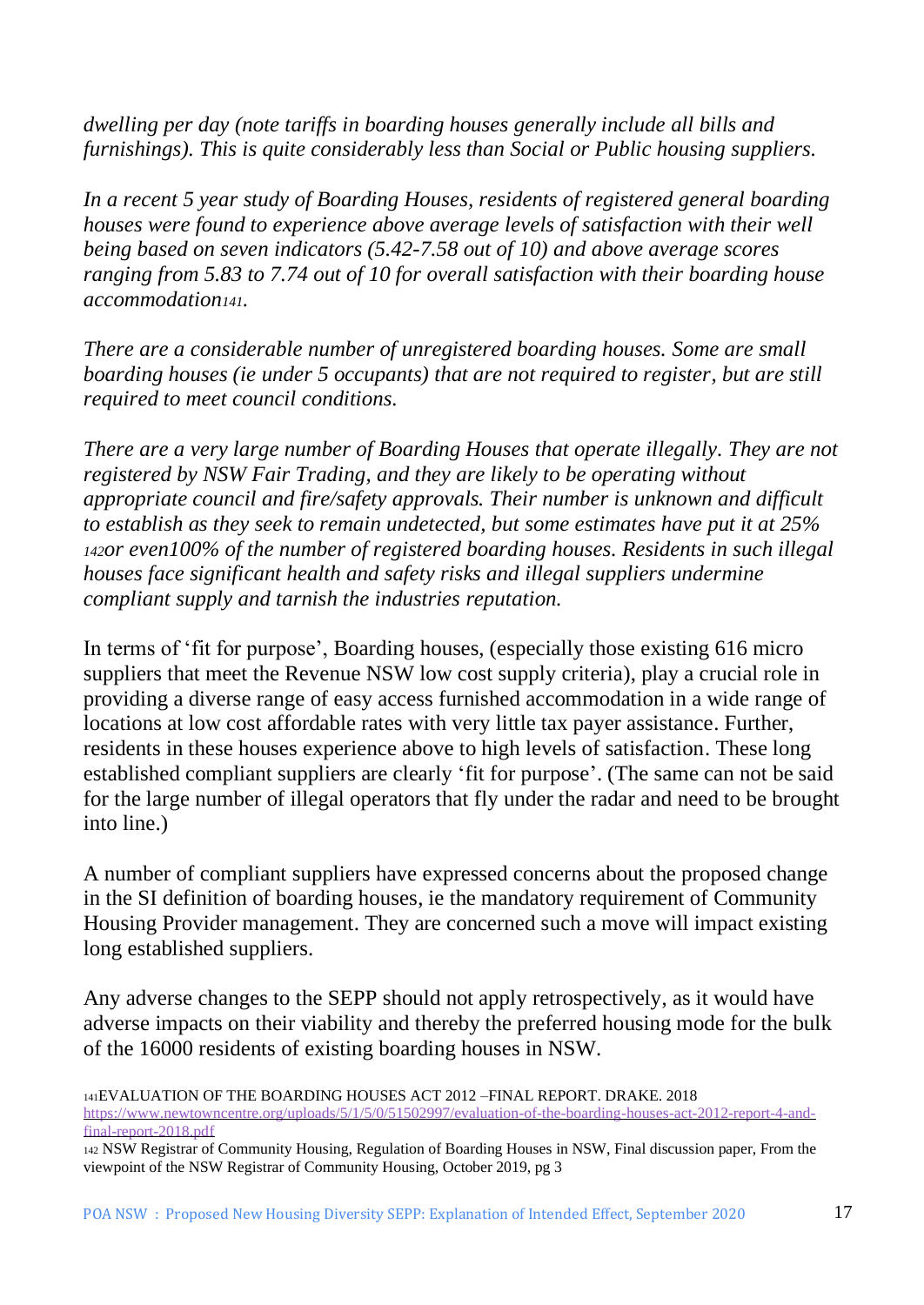Further, existing suppliers are concerned about the impact the proposed SEPP will have on any future DA applications to existing Boarding Houses. As the Diversity SEPP is currently proposed, any future DA would have harsh effects, such as the imposition of a mandatory community housing provider and the loss of development concessions. These adverse effects plus the loss of certainty would be prohibitive and deter any future works, which in turn will lead to a slow decline in standards and overall supply of this long established market source of affordable housing.

#### **RECOMMENDATIONS:**

#### **EXISTING HOUSING SUPPLIERS**

- 1. Clear confirmation to be provided that any adverse impacts of a proposed new SEPP does not apply retrospectively to existing housing suppliers.
- 2. Existing housing suppliers be 'grandfathered' from proposed SEPP changes, so that future alterations and additions to existing affordable established operations are not adversely affected by proposed changes.

#### **5.OTHER:**

#### **ILLEGAL HOUSING SUPPLIERS.**

A lack of diverse housing options is one of the results of a planning system that presumes that demand for housing is not fluid and sits at an arbitrary norm. As Alain Bertaud 143explains.

<sup>143</sup> Alain Bertaud (Senior Research Scholar New York University author of Order without Design, How Markets Shape Cities)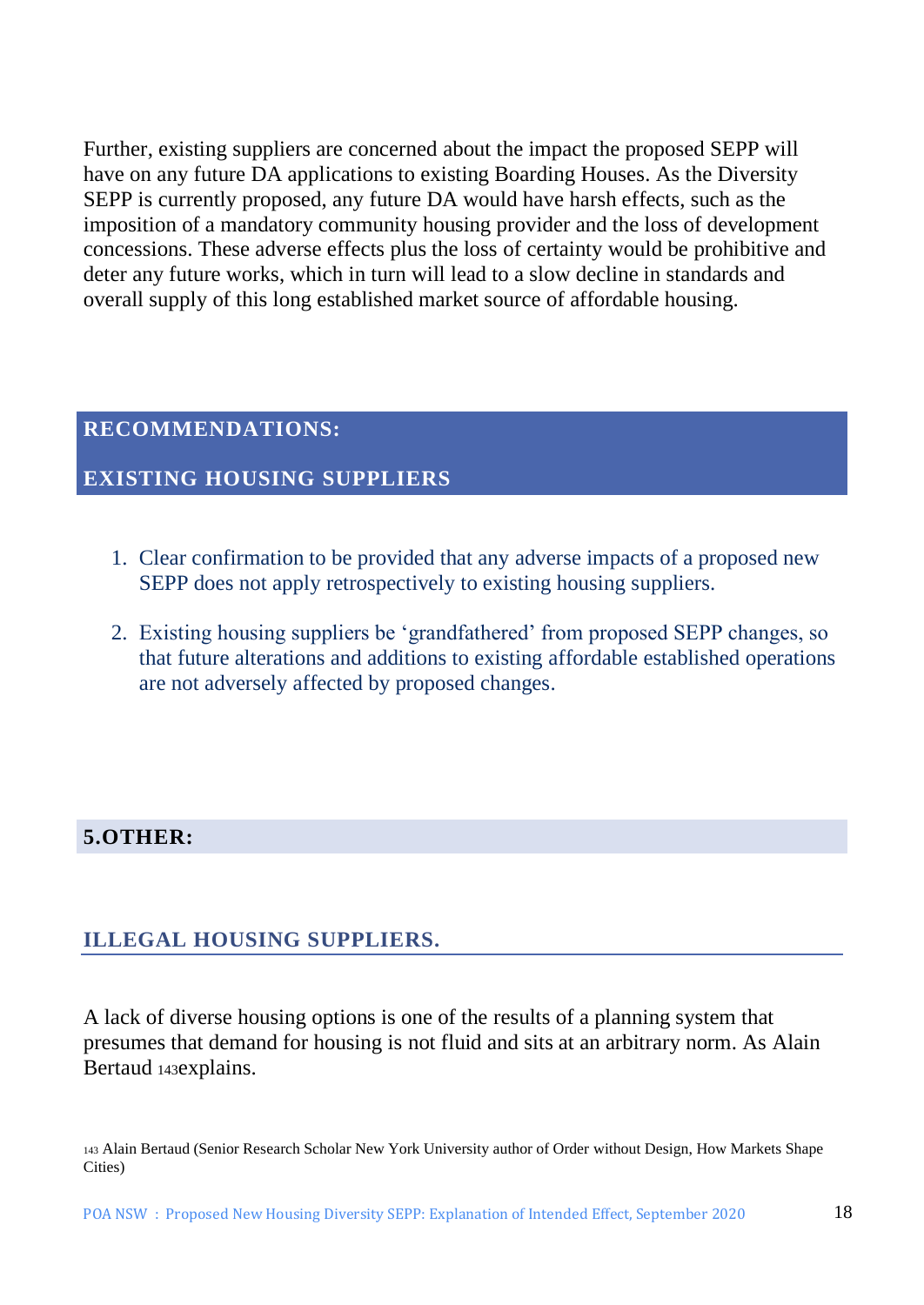"*Urban planner thinks in terms of norms and needs… if you ask a urban planner what is the optimum size of housing they'll tell you a number, something like 50 or 60m2. If you ask the same question to an economist, the economist will say it all depends. ...... Planners don't think about viscosity. They consider what is important is what people need, and they decide on what people need based on norms.... and anything below that is socially unacceptable and they won't allow anybody to build that. The effect of course is that in areas where people are relatively poor, and construction (&) land is expensive, they eliminate a large number of people from having legal housing. They don't of course exclude people from the city. People don't go away. They will just go ...(into)… either crowding existing housing or building illegally" 144.* (Alain Bertaud)

No one disputes the need for genuine reasonable minimum standards, but the effect of inflexible regulation that doesn't motivate healthy market outcomes is ultimately to fuel an inferior market outcome, ie to fuel illegal housing.

And it's not just the occupant that is at risk within illegal housing…

*From a broader community perspective, the widespread and uncontrolled provision of illegal dwellings and the associated 'hidden' increase in population, generates a number of problems for provision of social services and facilities. At the local level, a proliferation of illegal dwellings undermine analysis and planning for public open space and community facilities to meet the needs of the increased population. At State level, a significant, underenumerated informal sector undermines analysis and planning for new/additional capacity in schools, hospitals, public transport and social support services*145.

Further the illegal supply undermines legal supply, which is burdened by regulatory forces and is stuck at a competitive disadvantage to illegal supply. Over time, illegal supply flourishes at the expense of legitimate supply. So, the net effect of greater consumer protection and regulation is actually the opposite, a deterioration in the housing standards and options for consumers. This is a vicious cycle that must be reversed, so as to encourage acceptable housing outcomes.

#### **Sound Regulatory Enforcement.**

<sup>145</sup> Pg 39 Gurran, N, Pill, M, Maasen, S, Alizadeh, T and Shrestha, P (2019) *Informal accommodation and vulnerable households: scale, drivers and policy responses in metropolitan Sydney*, University of Sydney Policy Lab.

<sup>144</sup> Alain Bertaud (Senior Research Scholar New York University author of Order without Design, How Markets Shape Cities) [https://www.youtube.com/watch?v=Mlac1nhgCs4.](https://www.youtube.com/watch?v=Mlac1nhgCs4) 2.00 minutes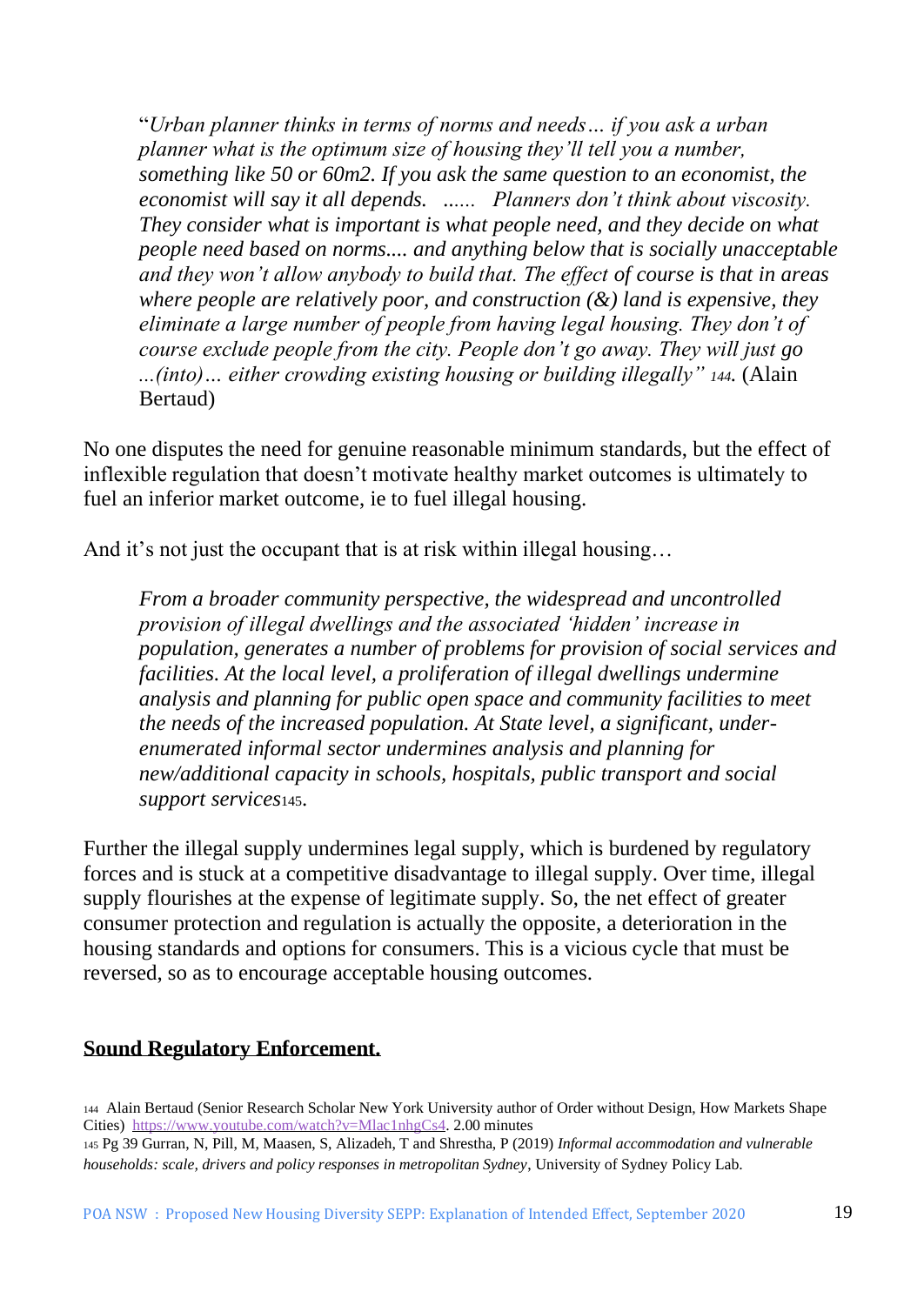Installing a sound regulatory framework to mitigate the demand, and thereby supply, of illegal housing is one important part of the illegal housing problem, the other important mitigating force lies with compliance and policing of illegal supply, a role predominantly undertaken by councils.

POANSW accepts councils have a difficult role, but we believe many local councils have failed to adequately address hidden illegal housing suppliers. Regulating compliance is a core duty of local government, and our feedback is that many councils don't appear to have the appetite or the structure to execute their compliance duties in a sound and effective manner.

*"Consistent with each of the interval reports, participants from local councils, as well as agency staff from community organisations, continued to raise concerns about the ability of local governments to monitor and enforce the Act within existing resources."146(2012)*

A better more effective system of managing illegal and non-compliance in the housing market is required. Resources need to be directed at significant and flagrant breaches of regulations rather than low risk petty misdemeanours.

As one residential property investor noted:

*"Councils are clearly in the dark, and they're just looking under the light posts"*

#### **Consumer Protection laws (RTA etc)**

While it is acknowledged that a large and very important segment of demand for rental accommodation is the mainstream market ( ie Residential Tenancies), but there is also a large demand for accommodation that does not fit into this rigid regulatory framework that deters suppliers from providing a diverse range of supply options.

One example of this is the impact the Residential Tenancy Act has on many consumers access to a rental lease…

*Interviewees reported that single people receiving unemployment benefits, disability support payments, or the old age pension, were particularly affected by housing affordability pressures, and unable to find affordable* 

<sup>146</sup> Pg 31 Evaluation of the Boarding Houses Act 2012 Final Report Associate Professor Gabrielle Drake Associate Professor Gabrielle Drake February 2018 ACU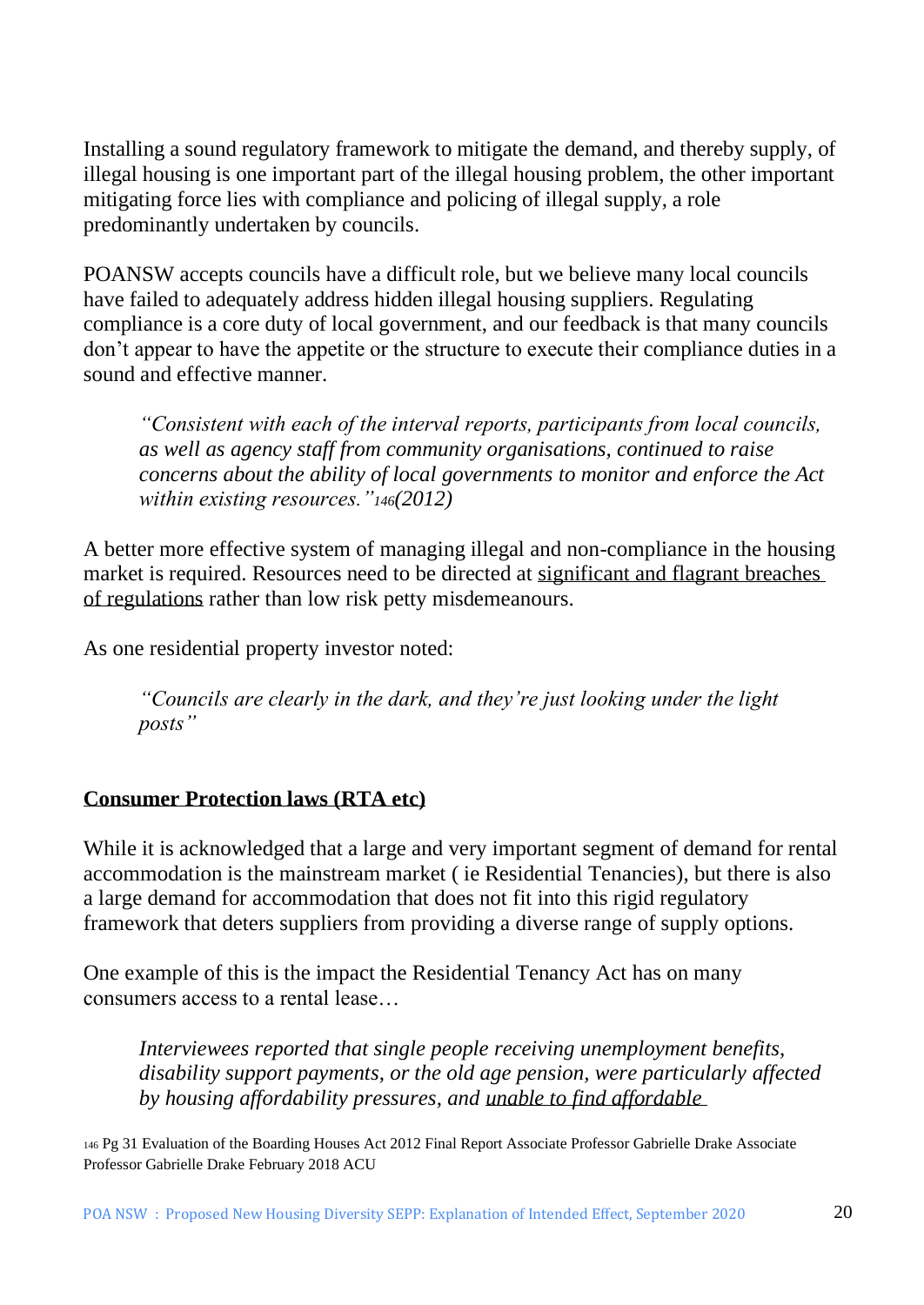*accommodation in the formal sector of the market. Despite being able to pay up to \$200 in rent (with the Commonwealth Rental Assistance (CRA) subsidy), these low income earners are unable to access self-contained accommodation in the private rental sector but rather need to seek share accommodation, lodging, or a boarding house room. "We find that access to some properties through certain real estate agents is becoming increasingly hard...they'll straight up admit that they won't take anyone who's on Centrelink .. They want people that are working." (Housing advocate)* <sup>147</sup>

Supply barriers created by residential tenancy conditions are not just limited to the lower income and vulnerable groups. These supply barriers also make it very difficult for the 2 million Australian workers in casual employment 148 or workers whose place of work changes regularly.

The reality is that mainstream supply, (ie residential tenancies) housing options are being denied to a large number of people at the edges seeking affordable flexible accommodation.

A functioning housing market is one that can cater for all types of demand. Both a healthy mainstream and alternative market is needed. Both these markets are different and have different characteristics, and each will have living arrangements that present trade-offs between location, cost, tenure security, privacy, and household formations.

*This trade-off is done differently by different households. It's a very very important thing149.* (Alain Bertaud)

Flexible housing supply options need to be encouraged to meet all demand needs, and this innovative motivation will be deterred by ongoing tightening of regulatory frameworks that disenable and discourage rental supply options.

*We don't have a magic wand... the occupant ends up wearing it. Water always finds its level.* (Residential housing supplier)

The following conclusion drawn by Martin(2015)<sup>150</sup> is also used in the conclusion of *Informal accommodation and vulnerable households: scale, drivers and policy* 

https://www.australianunions.org.au/casual\_workers\_factsheet

<sup>147</sup> Pg 19I Gurran, N, Pill, M, Maasen, S, Alizadeh, T and Shrestha, P (2019) *Informal accommodation and vulnerable households: scale, drivers and policy responses in metropolitan Sydney*, University of Sydney Policy Lab. <sup>148</sup> More than two million Australians are employed casually. Women account for just over half of all casuals and 40% of casuals are aged 15-24 years, compared with 14% of other employees.

<sup>149</sup> Alain Bertaud (Senior Research Scholar New York University author of Order without Design, How Markets Shape Cities) [https://www.youtube.com/watch?v=Mlac1nhgCs4.](https://www.youtube.com/watch?v=Mlac1nhgCs4) 4.30 minutes

<sup>150</sup> C Martin. (2015) The informal lodging sector in NSW. A regulatory blindspot. Concluding remark. City Blog. 14/9/15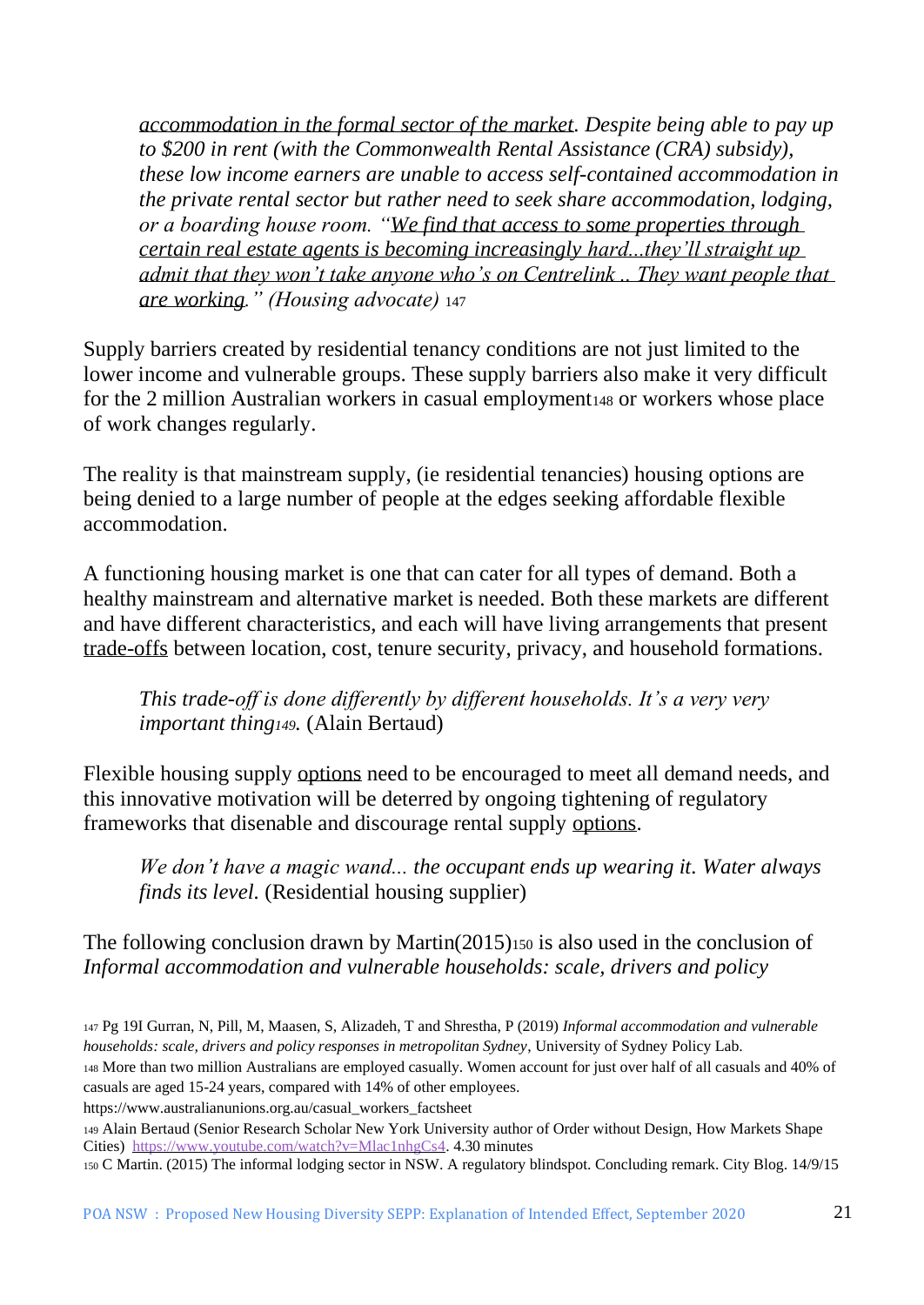*responses in metropolitan Sydney<sup>151</sup>* Gurran et al,(2019). It captures the direction in which regulators should move so as to address the illegal market and encourage compliant alternatives to fill the demand voids caused by regulatory failures in mainstream housing supply.

*……We need to reform the regulation of marginal rental accommodation, to more definitely draw a line between arrangements that are exploitative, unsafe and unacceptable, and those that are tolerable for their specific purpose of relatively short-term, accessible accommodation. Such a reform would probably mean relaxing the requirements regarding development consent and related prescriptions that currently notionally apply – but in so doing could put the informal lodging sector more clearly on the radar of regulators.152.<sup>153</sup>*

#### **BTR "PROFESSIONAL ON SITE MANAGEMENT"**

How will this new standard of professional on-site management differ from existing professional property management? Will a new standard of qualification be required for BTR managers, or will they have the same qualifications as existing property managers? How will these 'superior' standards be regulated, and what provisions will be installed to ensure BTR fulfil the proviso on page 8 of EIE "*focused on providing a good experience for tenants through the provision of on-site services and facilities"*

Will residential tenancy agreements also regulate BTR occupancies? If so, will the qualifications that property managers carry fall under the same provisions as those currently under The Property Stock and Business Agents Act 2002? If not, how will property managers differentiate the differences between general property managers and those in the BTR sector who need to manage the same type of residential tenancies"

#### <sup>151</sup> https://apo.org.au/node/232186

<sup>152152</sup> C Martin. (2015) The informal lodging sector in NSW. A regulatory blindspot. Concluding remark. City Blog. 14/9/15. http://blogs.unsw.edu.au/cityfutures/blog/2015/09/the-informal-lodging-sector-in-nsw-a-regulatory-blind-spot/ <sup>153</sup> Pg 52 Gurran, N, Pill, M, Maasen, S, Alizadeh, T and Shrestha, P (2019) *Informal accommodation and vulnerable households: scale, drivers and policy responses in metropolitan Sydney*, University of Sydney Policy Lab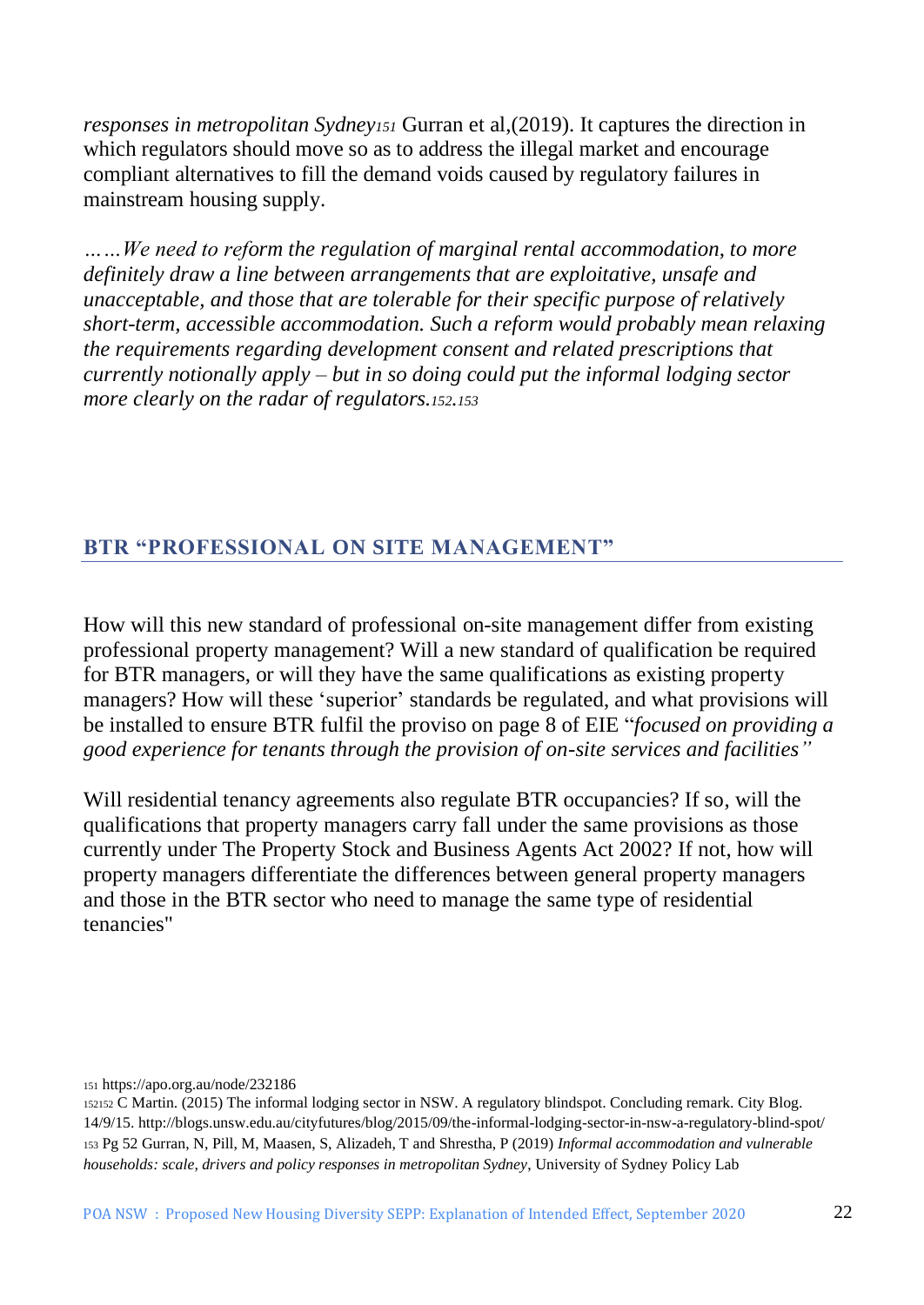How will the new buildings, Co-Living, Student and BTR be classified under the building code of Australia. Will Co-Living and Student accommodation fall under class 1b or Class3 buildings?

## **ROLLING 24 MONTH REVIEW.**

We concur that it is very prudent to fully ... *review the provisions of the new SEPP within 24 months of its introduction to ensure they are functioning as intended* pg10.

We expect that many of the provisions as proposed will have adverse unintended consequences, particularly in relation to the supply of affordable housing, and suggest that reviews be scheduled every 2 years, so that these impacts can be reversed as soon as possible.

### **CONCLUSION.**

Small property investors make up 96% of housing suppliers in NSW. This critical source of micro housing suppliers should be encouraged to move towards satisfying the everchanging housing demand needs in NSW.

The planning system needs to move towards providing greater certainty for suppliers who seek to invest non-mainstream housing options. Further development concessions and long-term incentives are needed to improve viability of supply in segments that are wanting, while efficiently allocating taxpayer funds.

Land tax incentives, such as BTR concessions, tied to housing supply outcomes is a step in the right direction, and they should be broadened to smaller developments and expanded to support other targets such as affordability and easy access housing.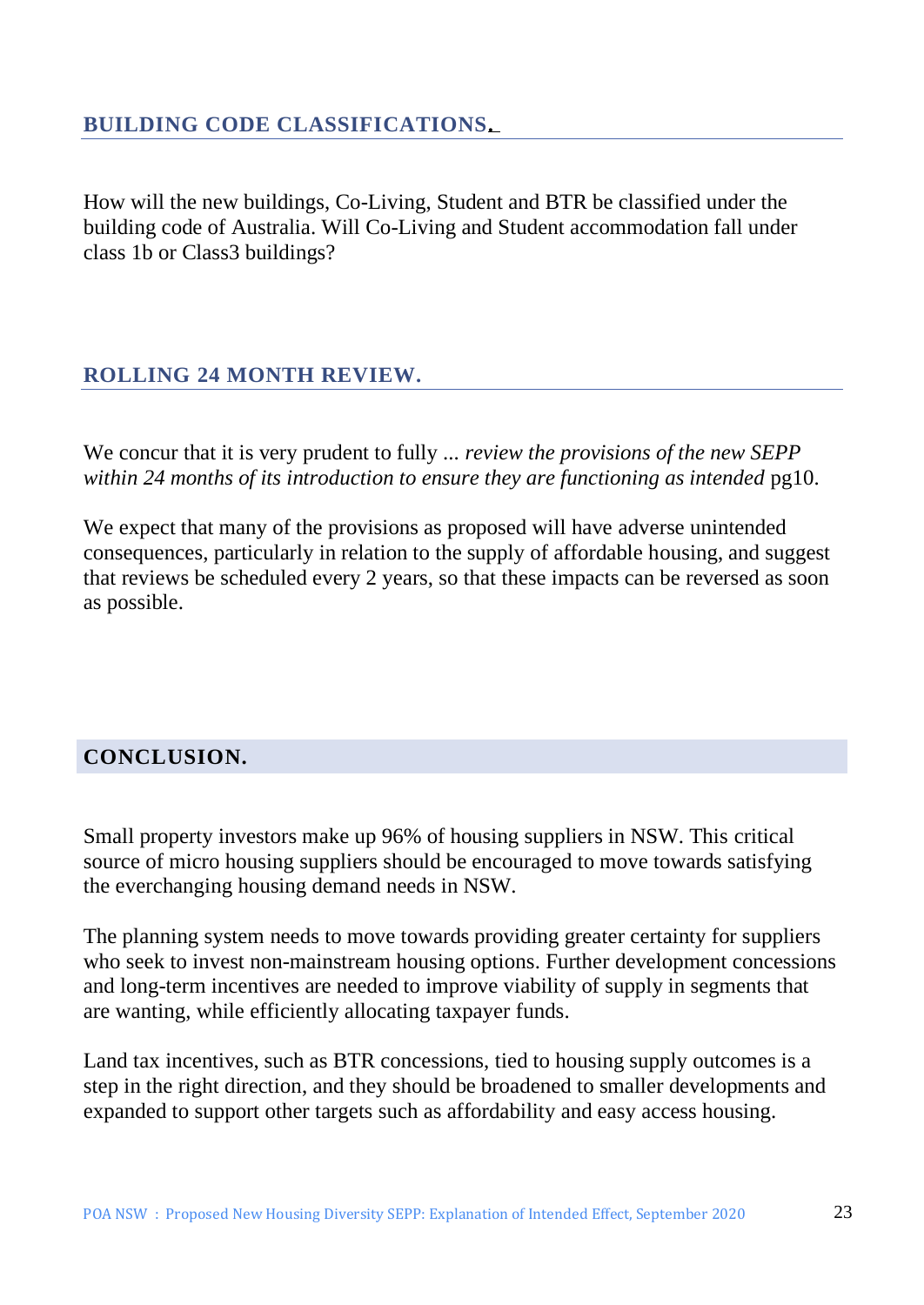Imposing punitive measures on affordable suppliers, such as; Part 3 retention levies, mandatory community housing supplier management, and the 'pullback' of development concessions will have a corrosive impact on existing supply levels and deter future investment in these sectors.

Consumers, particularly those who don't fit into the mainstream, will be the most harshly affected by these proposed changes.

Yours Faithfully,

On behalf of The Property Owners Association of NSW.

Peter Dormia

Secretary, Property Owners Association of NSW. A: PO Box Bondi Junction NSW 1355 P: (02) 9363 3949 E: [peter@poansw.com.au](mailto:peter@poansw.com.au) W: [www.poansw.com.au](http://www.poansw.com.au/)

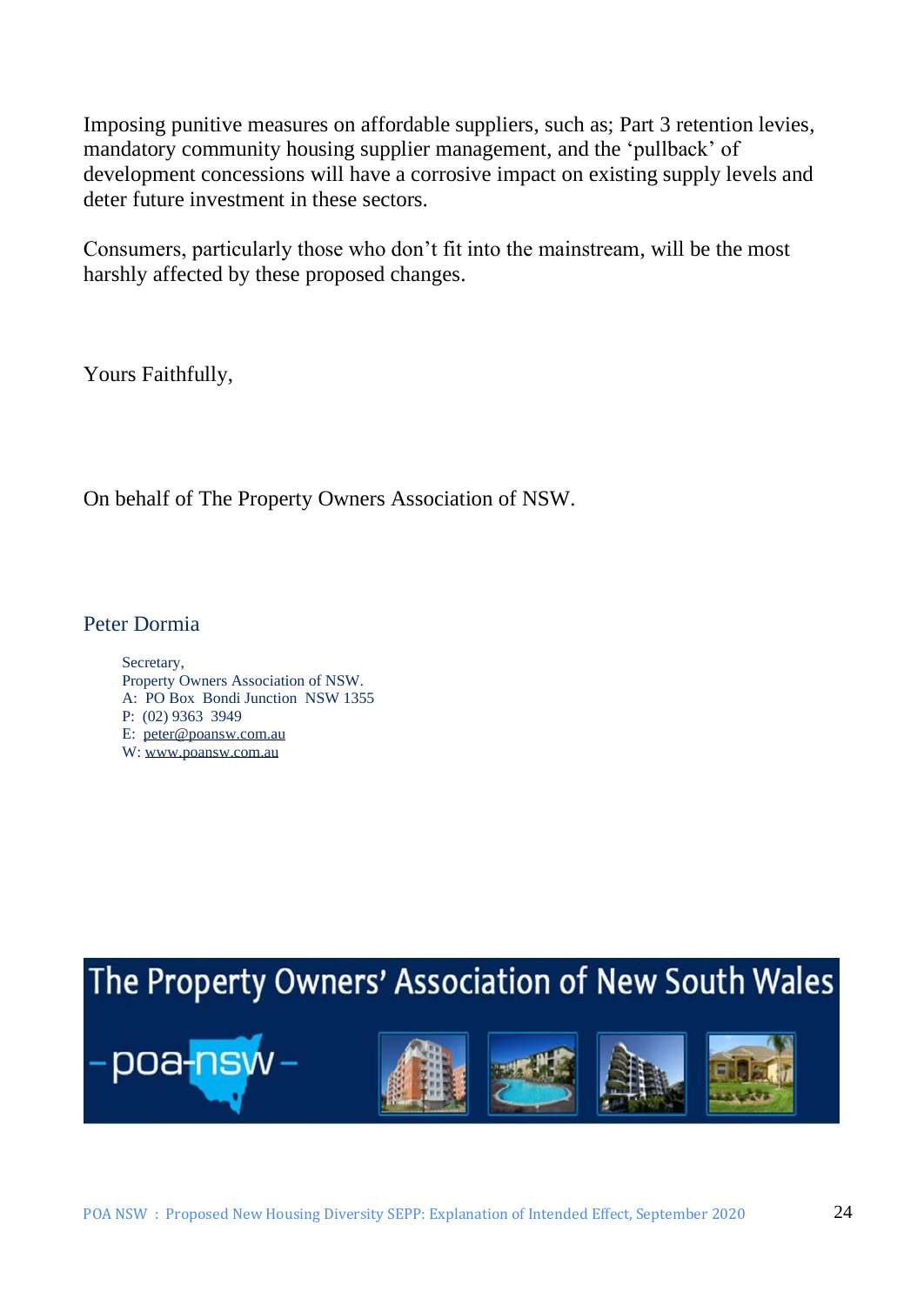#### **APPENDIX A**

#### **TABLE OF RENTS FOR THE BOARDING HOUSE FINANCIAL ASSISTANCE PROGRAM - 2019**

#### **Maximum Tariffs for Rooms for the Boarding House Financial Assistance Program - New Supply for 2019**

Based on March Quarter Rent and Sales Report on median rents and Office of State Revenue tariff limits for boarding houses

In certain LGAs tariffs higher than the Office of State Revenue are permitted due to higher median rentals (highlighted in table)

**Weekly Tariffs for 2019 (\$)**

| <b>LGA (Local Government</b><br>Areas)       | <b>Rent threshold</b><br>single<br>accommodatio | <b>Rent threshold</b><br>double<br>accommodatio | <b>Rent threshold single</b><br>accommodation with board<br>and lodging | <b>Rent threshold</b><br>double<br>accommodation |
|----------------------------------------------|-------------------------------------------------|-------------------------------------------------|-------------------------------------------------------------------------|--------------------------------------------------|
|                                              | n no board and                                  | n no board and                                  |                                                                         | with board and                                   |
| OFFICE OF STATE REVENUE<br><b>THRESHOLDS</b> | lodging<br>261                                  | lodging<br>432                                  | 389                                                                     | lodging<br>643                                   |
|                                              | 261                                             | 432                                             | 389                                                                     | 643                                              |
| Albury<br>Armidale Regional                  | 261                                             | 432                                             | 389                                                                     | 643                                              |
| <b>Ballina</b>                               | 261                                             | 432                                             | 389                                                                     | 643                                              |
| Balranald                                    | 261                                             | 432                                             | 389                                                                     | 643                                              |
|                                              | 261                                             | 432                                             |                                                                         |                                                  |
| <b>Bathurst Regional</b>                     |                                                 | 432                                             | 389                                                                     | 643                                              |
| <b>Bayside</b>                               | 375                                             |                                                 | 389                                                                     | 643                                              |
| Bega Valley                                  | 261                                             | 432                                             | 389                                                                     | 643                                              |
| Bellingen                                    | 261                                             | 432                                             | 389                                                                     | 643                                              |
| Berrigan                                     | 261                                             | 432                                             | 389                                                                     | 643                                              |
| Blacktown                                    | 261                                             | 432                                             | 389                                                                     | 643                                              |
| Bland                                        | 261                                             | 432                                             | 389                                                                     | 643                                              |
| Blayney                                      | 261                                             | 432                                             | 389                                                                     | 643                                              |
| <b>Blue Mountains</b>                        | 261                                             | 432                                             | 389                                                                     | 643                                              |
| Bogan                                        | 261                                             | 432                                             | 389                                                                     | 643                                              |
| <b>Bourke</b>                                | 261                                             | 432                                             | 389                                                                     | 643                                              |
| <b>Brewarrina</b>                            | 261                                             | 432                                             | 389                                                                     | 643                                              |
| <b>Broken Hill</b>                           | 261                                             | 432                                             | 389                                                                     | 643                                              |
| Burwood                                      | 370                                             | 432                                             | 389                                                                     | 643                                              |
| Byron                                        | 274                                             | 432                                             | 389                                                                     | 643                                              |
| Cabonne                                      | 261                                             | 432                                             | 389                                                                     | 643                                              |
| Camden                                       | 261                                             | 432                                             | 389                                                                     | 643                                              |
| Campbelltown                                 | 261                                             | 432                                             | 389                                                                     | 643                                              |
| Canada Bay                                   | 353                                             | 432                                             | 389                                                                     | 643                                              |
| Canterbury-Bankstown                         | 270                                             | 432                                             | 389                                                                     | 643                                              |
| Carathool                                    | 261                                             | 432                                             | 389                                                                     | 643                                              |
| <b>Central Coast</b>                         | 261                                             | 432                                             | 389                                                                     | 643                                              |
| <b>Central Darling</b>                       | 261                                             | 432                                             | 389                                                                     | 643                                              |
| Cessnock                                     | 261                                             | 432                                             | 389                                                                     | 643                                              |
| <b>Clarence Valley</b>                       | 261                                             | 432                                             | 389                                                                     | 643                                              |
| Cobar                                        | 261                                             | 432                                             | 389                                                                     | 643                                              |
| Coffs Harbour                                | 261                                             | 432                                             | 389                                                                     | 643                                              |
| Coolamon                                     | 261                                             | 432                                             | 389                                                                     | 643                                              |
| Gundagai                                     | 261                                             | 432                                             | 389                                                                     | 643                                              |
| Cowra                                        | 261                                             | 432                                             | 389                                                                     | 643                                              |
| Cumberland                                   | 263                                             | 432                                             | 389                                                                     | 643                                              |
| Western Plains Regional                      | 261                                             | 432                                             | 389                                                                     | 643                                              |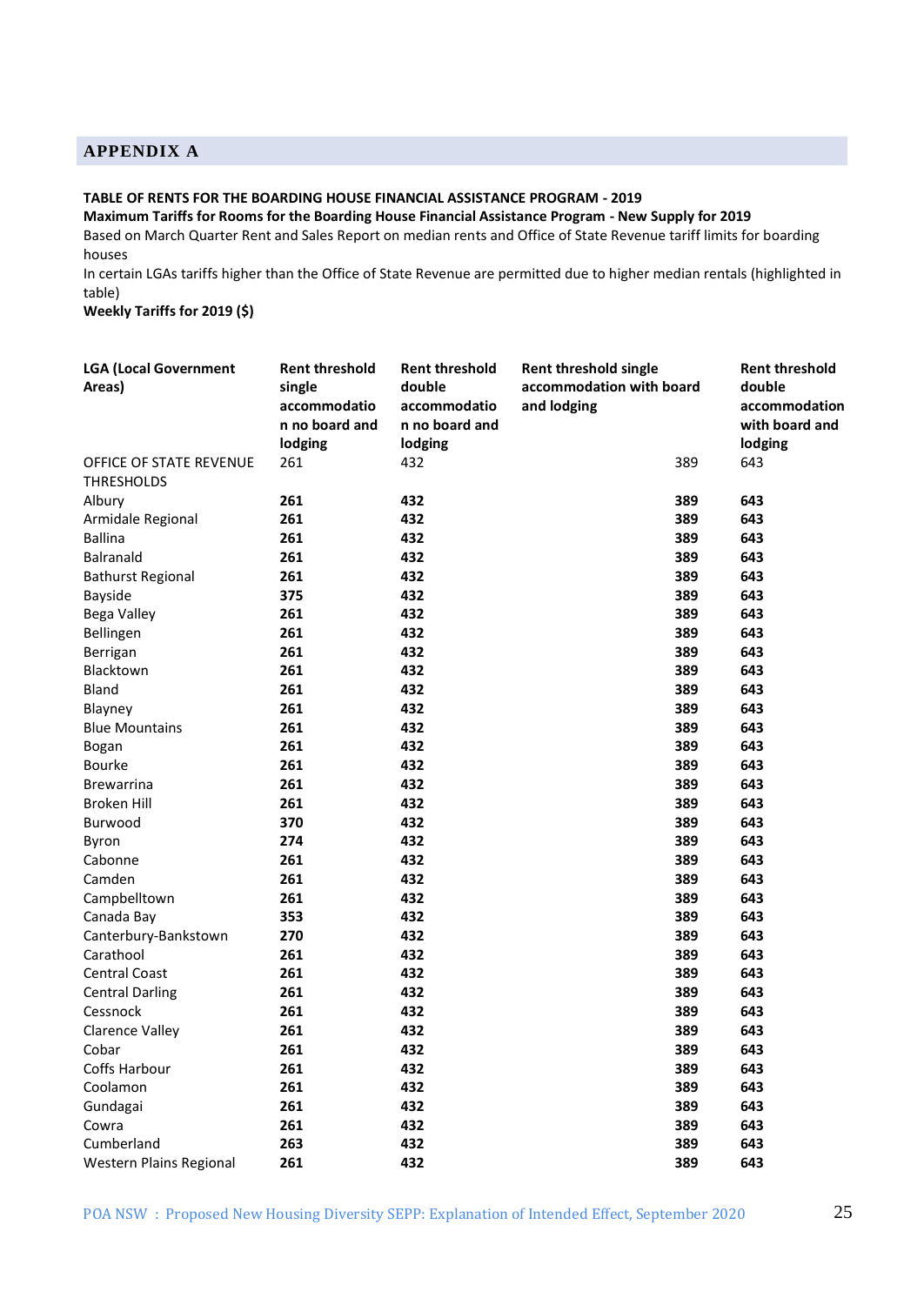| Dungog                    | 261        | 432        | 389        | 643        |
|---------------------------|------------|------------|------------|------------|
| <b>Edward River</b>       | 261        | 432        | 389        | 643        |
| Eurobodalla               | 261        | 432        | 389        | 643        |
| Fairfield                 | 261        | 432        | 389        | 643        |
| Federation                | 261        | 432        | 389        | 643        |
| Forbes                    | 261        | 432        | 389        | 643        |
| Georges River             | 300        | 432        | 389        | 643        |
| Gilgandra                 | 261        | 432        | 389        | 643        |
| Glen Innes Severn         | 261        | 432        | 389        | 643        |
| Goulburn Mulwaree         | 261        | 432        | 389        | 643        |
| <b>Greater Hume Shire</b> | 261        | 432        | 389        | 643        |
| Griffith                  | 261        | 432        | 389        | 643        |
| Gunnedah<br>Gwydir        | 261<br>261 | 432<br>432 | 389<br>389 | 643<br>643 |
| Hawkesbury                | 261        | 432        | 389        | 643        |
| Hay                       | 261        | 432        | 389        | 643        |
| Hilltops                  | 261        | 432        | 389        | 643        |
|                           |            |            |            |            |
|                           |            |            |            |            |
| Hornsby                   | 285        | 432        | 389        | 643        |
| <b>Hunters Hill</b>       | 308        | 432        | 389        | 643        |
| Inner West                | 325        | 432        | 389        | 643        |
| Inverell                  | 261        | 432        | 389        | 643        |
| Junee                     | 261        | 432        | 389        | 643        |
| Kempsey                   | 261        | 432        | 389        | 643        |
| Kiama                     | 261        | 432        | 389        | 643        |
| Ku-Ring-Gai               | 334        | 432        | 389        | 643        |
| Kyogle                    | 261        | 432        | 389        | 643        |
| Lachlan                   | 261        | 432        | 389        | 643        |
| Lake Macquarie            | 261        | 432        | 389        | 643        |
| Lane Cove                 | 370        | 432        | 389        | 643        |
| Leeton                    | 261        | 432        | 389        | 643        |
| Lismore                   | 261        | 432        | 389        | 643        |
| Lithgow                   | 261        | 432        | 389        | 643        |
| Liverpool                 | 261        | 432        | 389        | 643        |
| Liverpool Plains          | 261        | 432        | 389        | 643        |
| Lockhart                  | 261        | 432        | 389        | 643        |
| Maitland                  | 261        | 432        | 389        | 643        |
| Mid-Coast                 | 261        | 432        | 389        | 643        |
| Mid-Western Regional      | 261        | 432        | 389        | 643        |
| <b>Moree Plains</b>       | 261        | 432        | 389        | 643        |
|                           |            | 432        | 389        |            |
| Mosman                    | 345        |            |            | 643        |
| <b>Murray River</b>       | 261        | 432        | 389        | 643        |
| Murrumbidgee              | 261        | 432        | 389        | 643        |
| Muswellbrook              | 261        | 432        | 389        | 643        |
| Nambucca                  | 261        | 432        | 389        | 643        |
| Narrabri                  | 261        | 432        | 389        | 643        |
| Narrandera                | 261        | 432        | 389        | 643        |
| Narromine                 | 261        | 432        | 389        | 643        |
| Newcastle                 | 261        | 432        | 389        | 643        |
| North Sydney              | 410        | 432        | 410        | 643        |
| Northern Beaches          | 350        | 432        | 389        | 643        |
| Oberon                    | 261        | 432        | 389        | 643        |